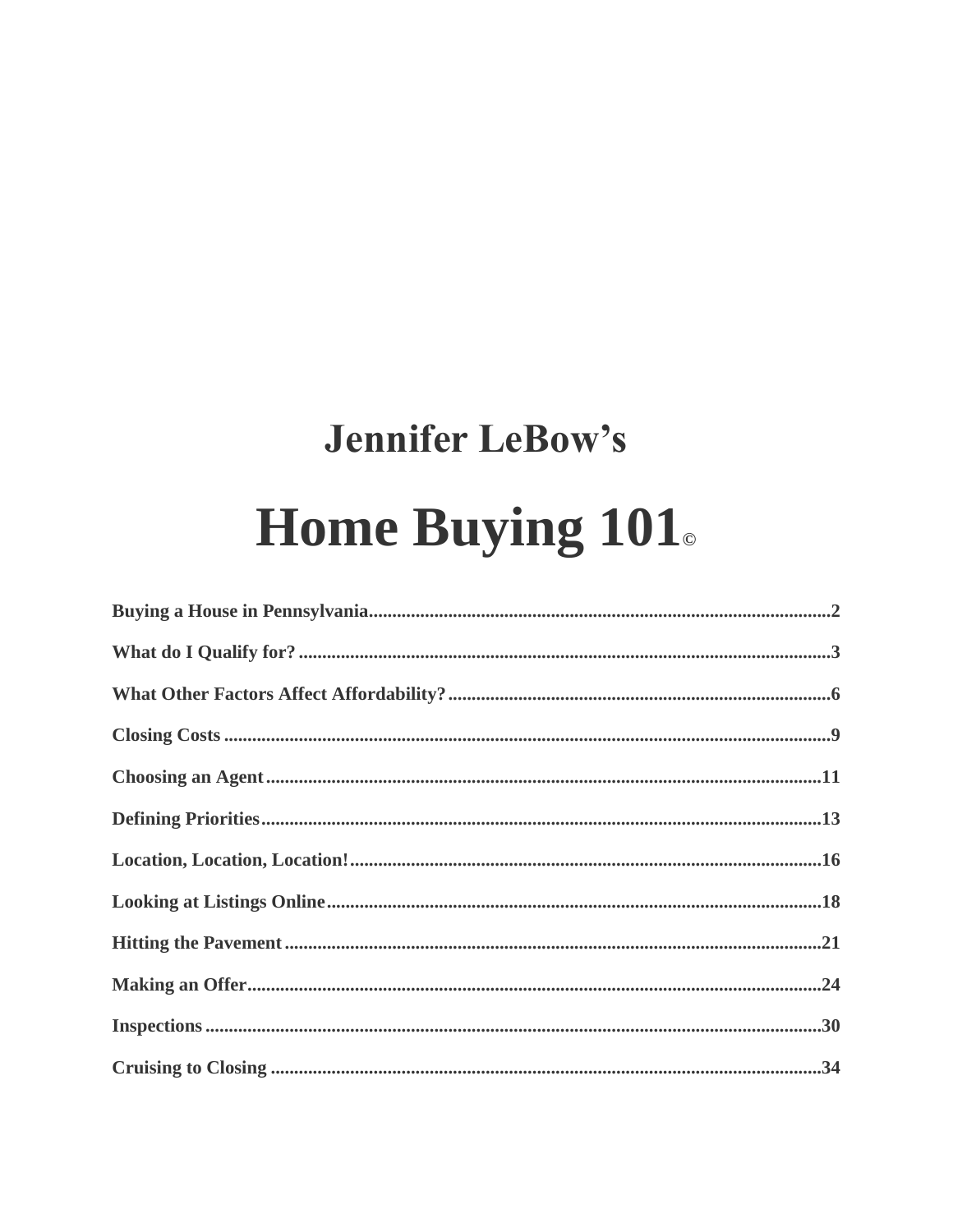# **Buying a House in Pennsylvania**



What do I do first? What's the process? How do I know I'm going about it the right way? Sound familiar? Buying a house *is* complex and involves:

- soul searching
- financial realism
- compromise
- prioritizing
- decisiveness
- analysis
- research
- flexibility
- honest communication
- a sprinkling of blind faith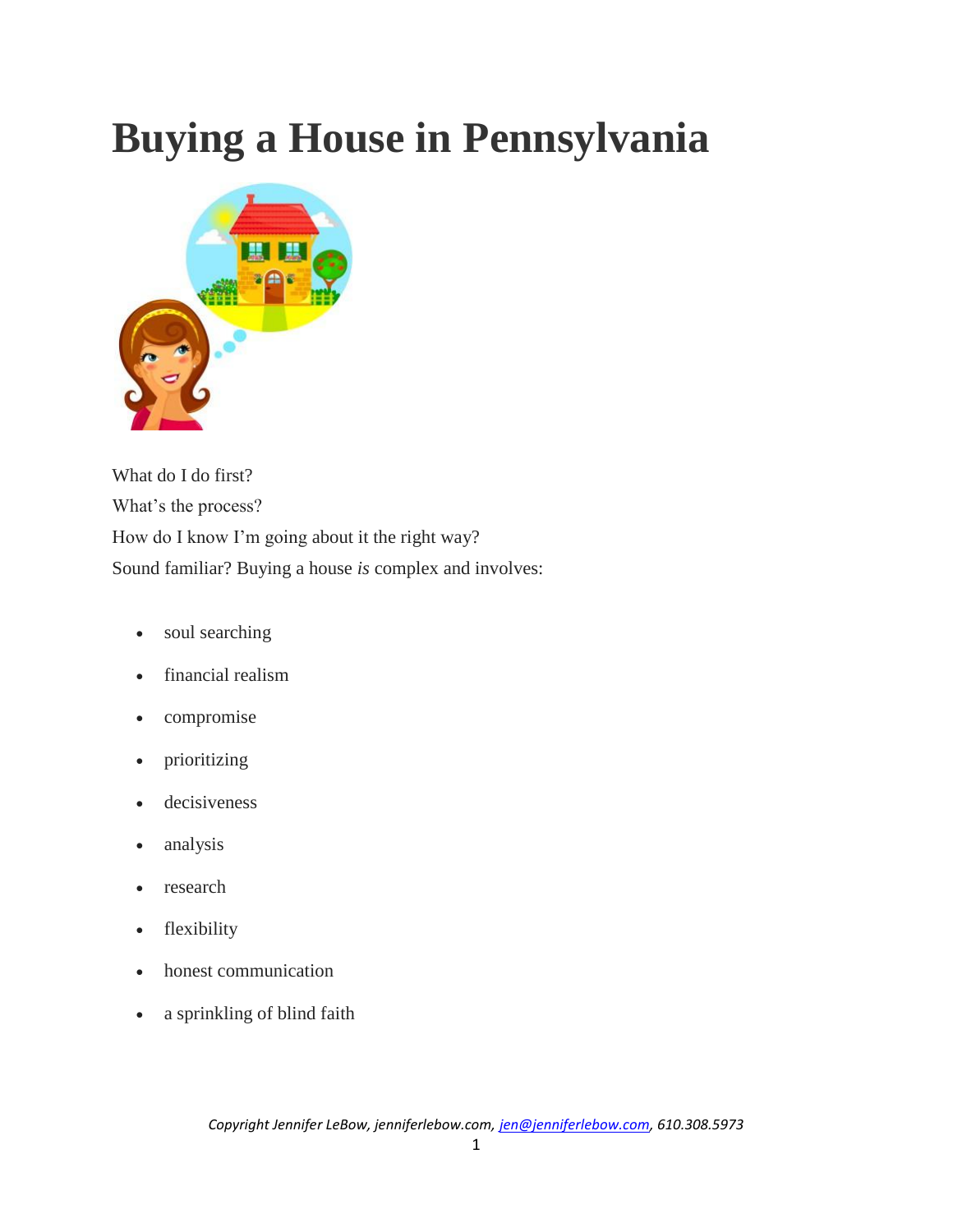Every transaction and every person is unique, obviously, but my goal is to demystify and explain as much of the process as possible.

Of all the services I provide, I am convinced that the most valuable one I offer is my commitment to ANSWER THE QUESTIONS YOU DIDN'T KNOW TO ASK. While any decent realtor will answer your questions, what about the things that didn't even occur to you?

- When the leaves are off the trees in winter, what's the view?
- Will flood insurance be required on this property?
- How much will my heating bills be if propane is my fuel source?
- What should I budget for snow plowing? We're from Florida.
- Does the street get busy at certain times of the day due to the school two blocks away?

It's not knowing to ask these questions that often result in buyers' remorse. I'm dedicated to protecting my clients from unwelcome post-settlement surprises.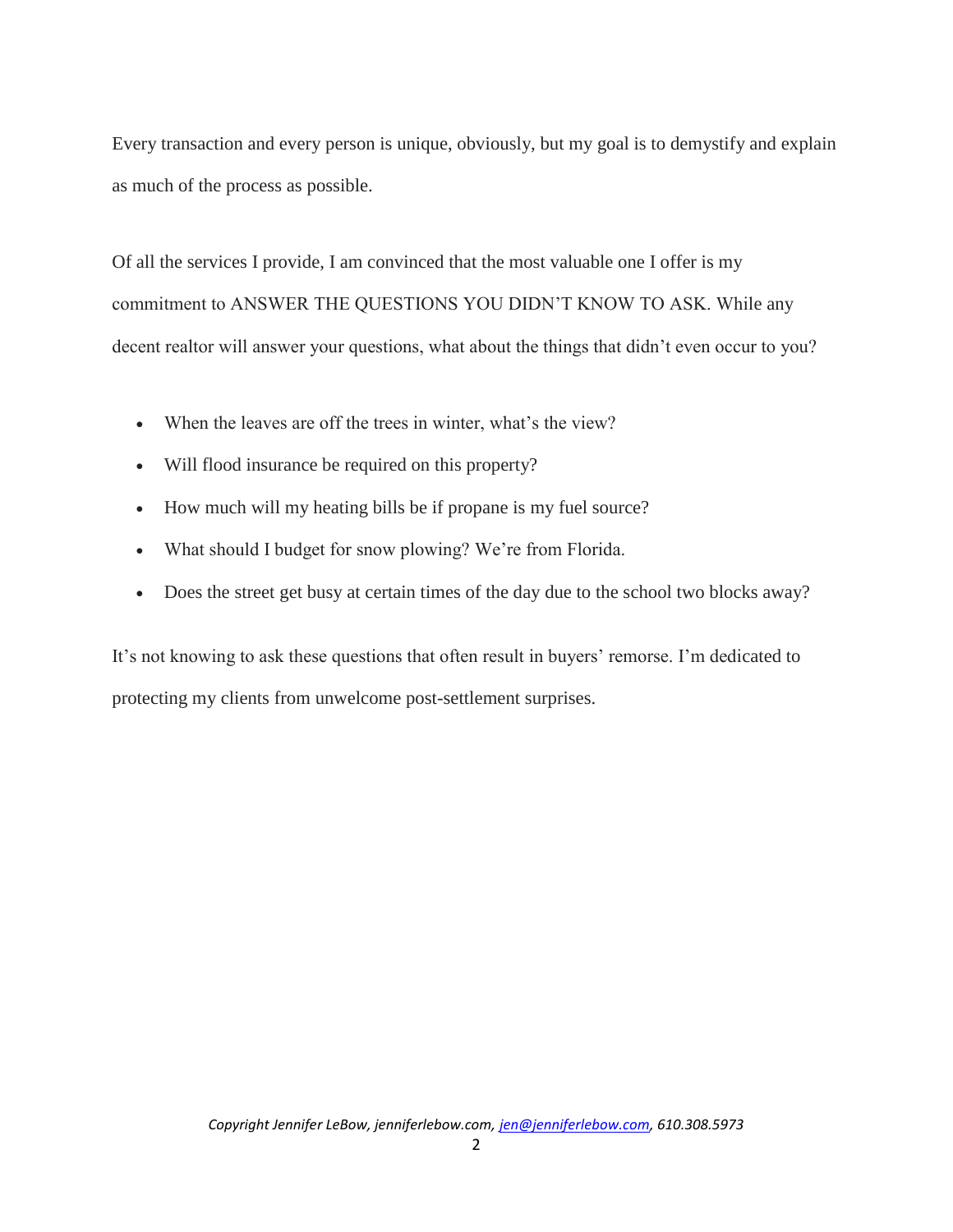# **What do I qualify for?**



 The very first thing you should do if you are considering buying a house is talk to a couple of mortgage professionals. I say "a couple" because there are lots of different options and programs out there and no one person has them all to offer. Additionally, you may be able to obtain a better rate if the person you're talking with knows that he or she has competition and that you may get your loan from someone else.

- What do you qualify for?
- What are the different types of loans? FHA? Conventional? 30-year fixed? ARM?
- What are the guidelines to get the best rate?
- Alphabet soup—what's a GFE? What's APR?

The formula the mortgage industry uses to determine what you qualify for is based mostly on your income and your liabilities (car payments, student loan payments, etc.). Your mortgage professional will calculate your debt to income ratio in order to determine the amount you qualify for as a first step. Sometimes, there are factors which can alter this number. For example there are "doctor" loans which take into account that, at the time a doctor is finishing residency, he probably has a lot of debt and not a terrific income, the expectation is that that scenario will change and those loans may qualify him for more than just the debt to income formula would. Your income may be commission-based or include performance-based bonuses, which may lead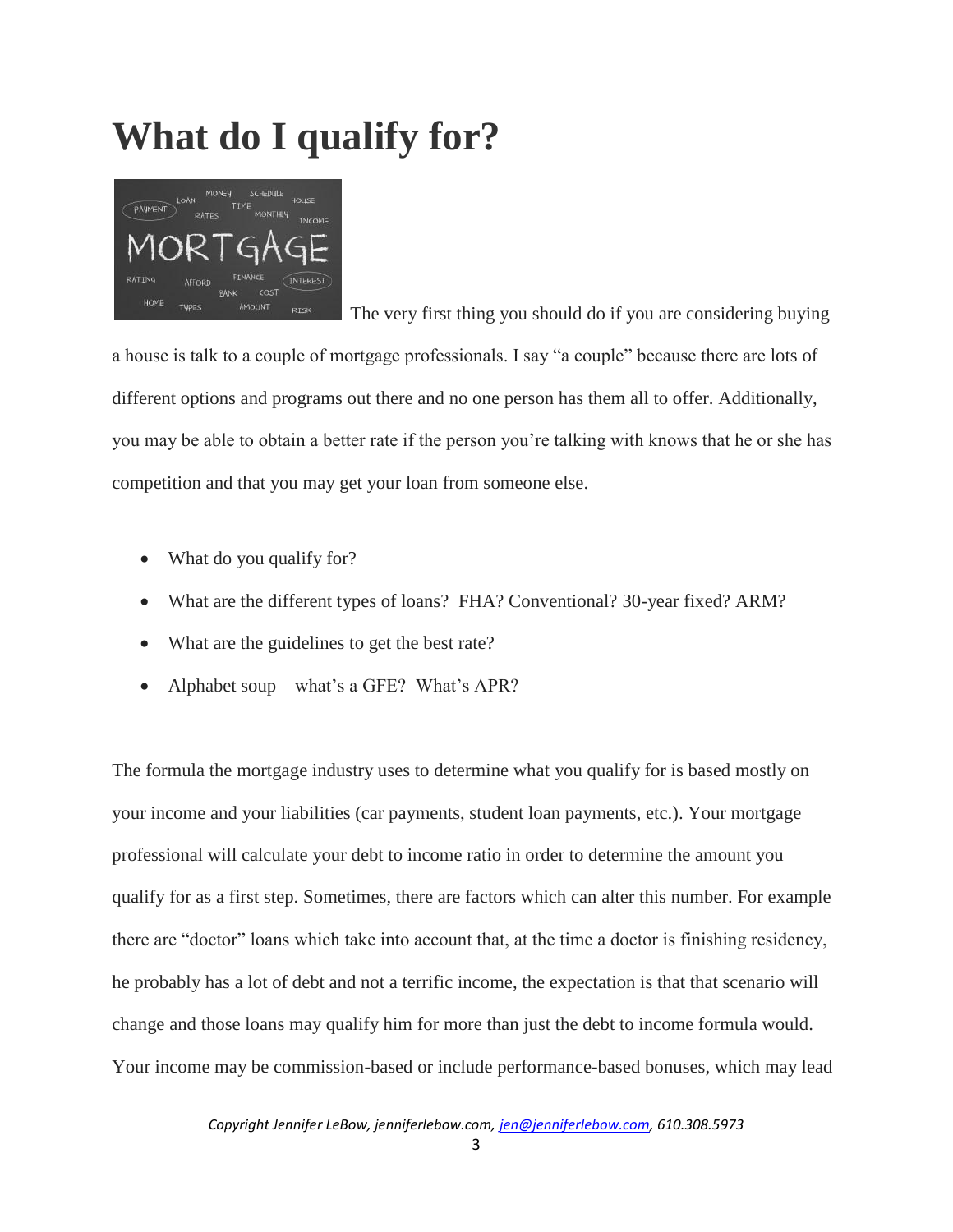to more questions. The mortgage company will require even more documentation if you are selfemployed. Once your lender has a clear picture of your financial situation, the next thing to tackle is type of loan.

Most buyers go with a conventional 30-year mortgage with a fixed rate, but there are shorterterm loans as well as adjustable rate loans. There are VA and FHA loans as well, designed for people who don't have much cash for a down payment. While they allow for smaller down payments, they may have mortgage insurance for the life of the loan (it never "rolls off" until the entire loan is paid off) and may have slightly higher rates. Be sure to discuss whether you want your taxes and home owner's insurance fees built into your monthly payment (so that you have the same financial obligations each month) or whether you just want to pay the bank your principal and interest each month and handle your taxes and home owner's insurance separately, in a lump sum when those bills come in. Most buyers go with the PITI (principal, interest, taxes, insurance) payment, but it's not the best choice for every buyer.

The "rate" that is published as today's interest rates assume a credit score of well into the 700s and often a down payment of 20%. Let's address the credit score piece first. I can't tell you how many buyers I've had who think they have great credit only to discover that getting rid of two credit cards they never used lowered their credit score! Sometimes one late car payment can do a load of damage. By the way, checking your credit too often can actually lower the score. Did you know that? If your credit is under about 740 (it vacillates with the economy), you probably won't qualify for the best rate. It can take six months or more to "clean up" a credit report, so be sure to know where you stand early on in the process.

4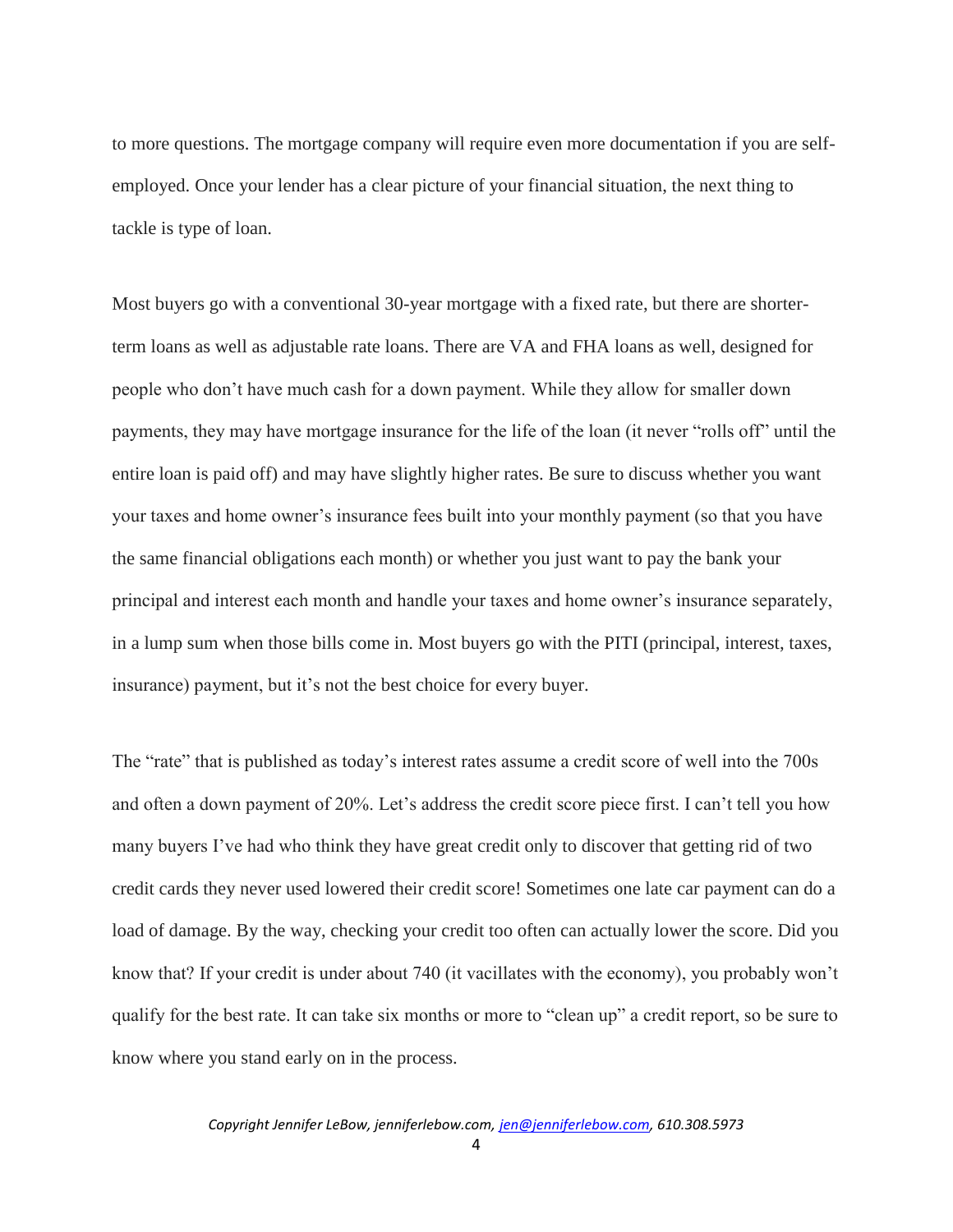As far as down payment amount goes, if you can't put at least 20% down, not only will your interest rate be higher, but you will probably have mortgage insurance added to your monthly payment. (If you are choosing a conventional loan, as soon as you have paid off enough of the loan so that the lender is owed LESS than 80% of the property's value, mortgage insurance typically disappears, but be sure to check with your lender.) Also, make sure your mortgage contact explains the difference between your rate and the APR (which can hide other bank fees and increase your monthly obligation). Insist on seeing a GFE (Good Faith Estimate) that outlines all of the mortgage company's fees, both for securing the mortgage as well as for making the monthly payment.

Finally, keep in mind that many buyers who already own a home (as opposed to renters) have to sell before they buy either to have the necessary down payment on the new house, to qualify for the mortgage, or both. Talk with your lender about your options–What's a bridge loan and do you qualify for one? What about gift money? You mortgage professional is the first stop when you are looking at the financial aspects of buying a house, but there are other considerations, though, too, in terms of affordability.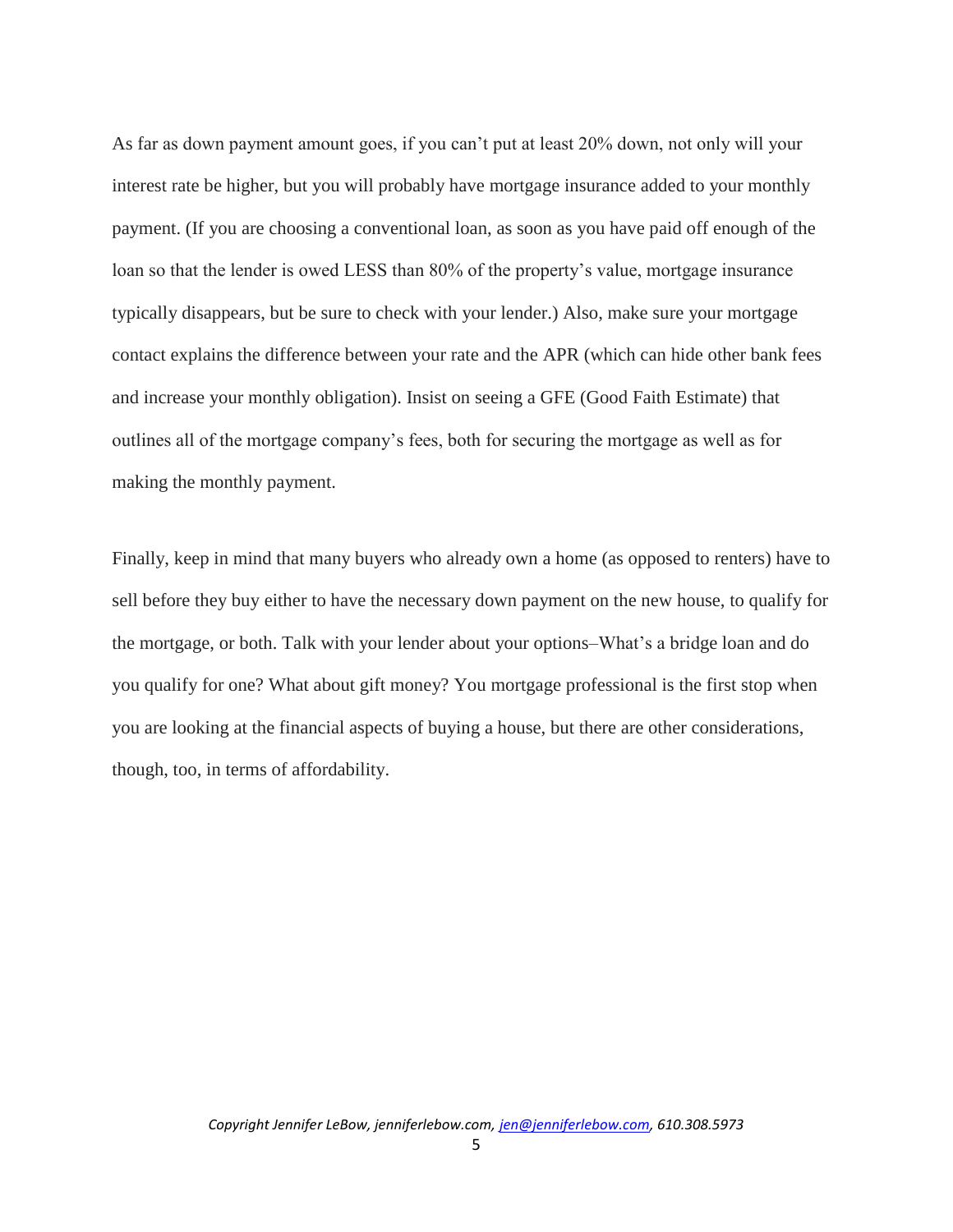### **What other factors affect affordability?**



While your mortgage professional will try to get a picture of how much money you can afford on a monthly basis for your mortgage, interest, real estate taxes and homeowners insurance, there may be some expenses that he or she doesn't think to ask you about. The last thing you want when buying a new house is to find you can't afford to live there. Here are some questions buyers I've fielded from buyers that you should consider:

- What if there's a homeowner's association that charges \$225 per month?
- What if a house I'm considering have propane (\$\$) heat or other costly utilities?
- What if the roof is old?
- Oh, there's a pool? What does that cost to maintain?
- Speaking of maintenance, how much should you budget for maintenance a year? And not just for the house itself, what about the yard and the driveway? I heard tree work can be expensive. And my cousin had to spend \$4700 to replace the sewer line to the street.
- How much will it cost to furnish this place? We're coming from a 2-bedroom apartment.
- How much does a mover cost?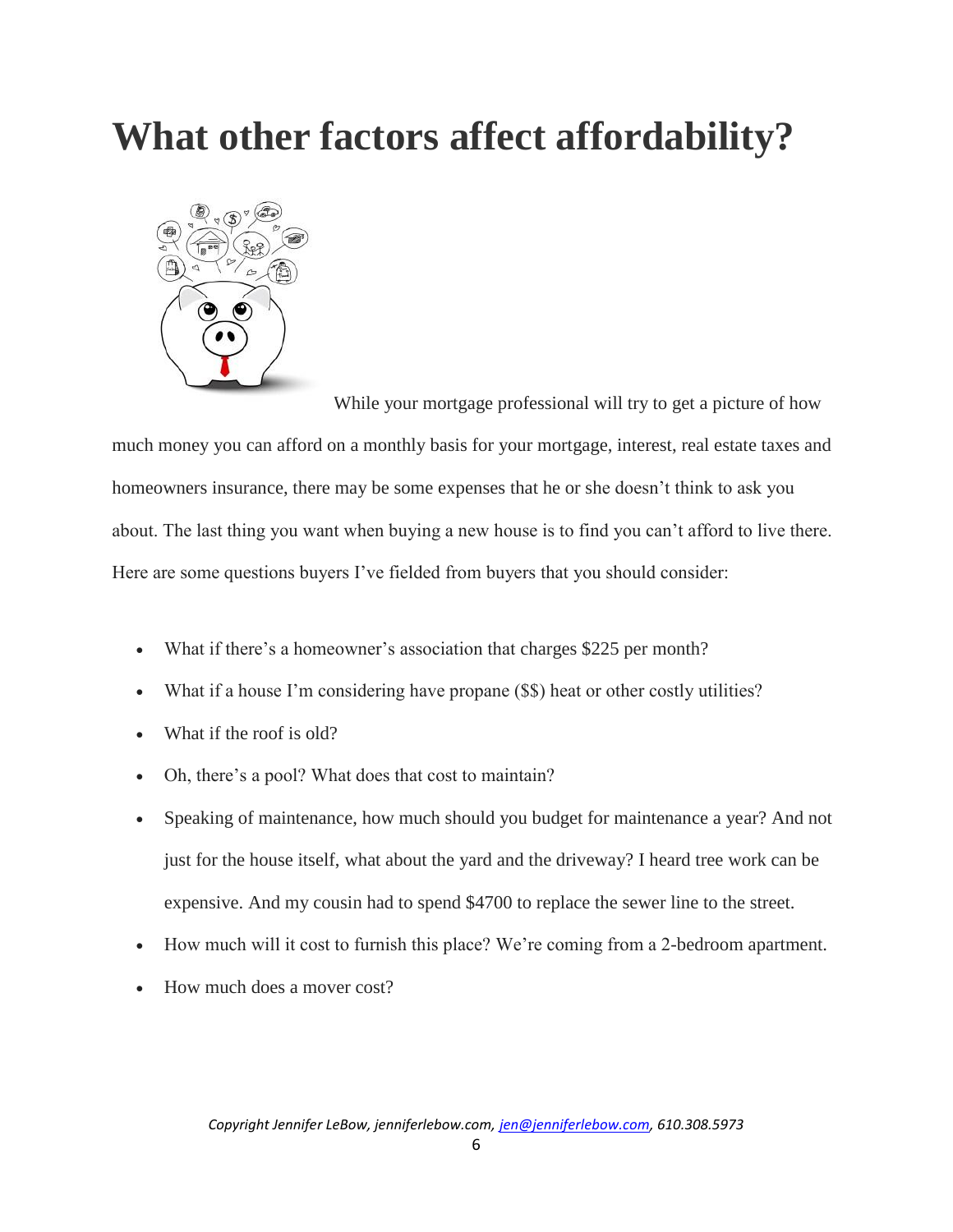And what about your financial situation? Do you have student loans? Is your money liquid? Thinking about what you can afford, if you do it right, requires you to prepare a budget or at least come up with a number in terms of what you spend a month.

- Do you like to go out to dinner?
- Do you want season tickets for the Eagles?
- Is travel important?
- Do you pay for any club memberships?
- What about summer camp and orthodontia?

Be honest about these expenses. Being house poor is no fun and no matter how terrific a house seemed when you bought it, if it's costing you so much that you can't do any of those other things, you'll grow to resent it. Discussing these costs with a lender will help you understand and answer these questions. Then, you will have a much clearer picture of *what you qualify for and what you can afford to spend on/for a house*. Now you can see why these two numbers may not match.

So, I've made the financial obligations of buying and *owning* a house seem a little daunting, haven't I? Don't kid yourself: they are. I'd rather have my buyers go in with their eyes open so they don't end up house poor or, worse, forced to sell (possibly at a loss) because they are overextended and cannot afford their home. That said, there are actually some hidden financial benefits, which you should be aware of as well. As you know, as you pay down your mortgage, you are building equity. The idea is that, when you sell, you will most likely walk away with a profit (though you need to figure about 7% in closing and real estate fees). Clearly, there is zero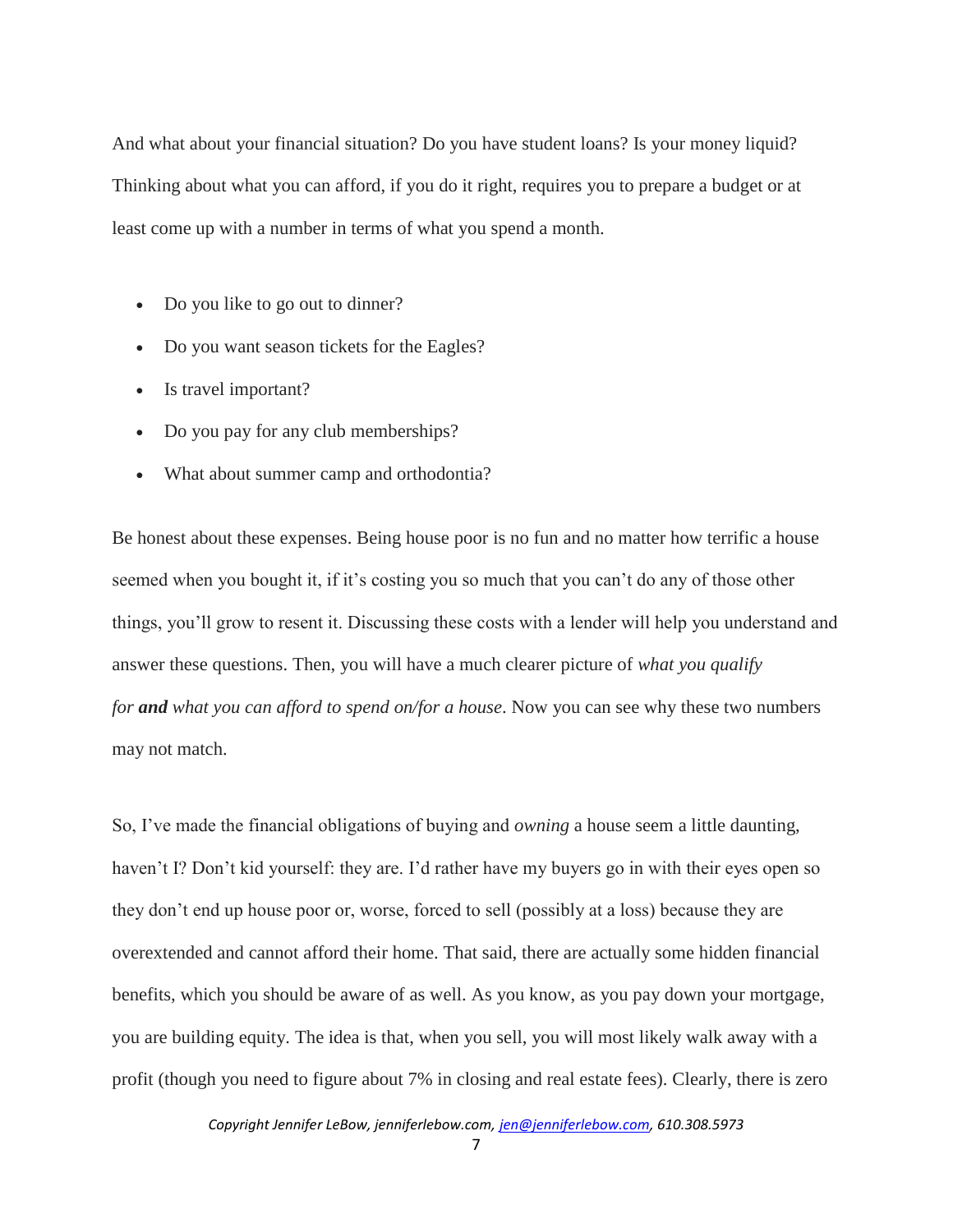profit to be made if you've been renting–you walk away with nothing to "show for" all the rent you've paid. What you might *not* know is that, when you pay a mortgage, the interest is taxdeductible. So are your property taxes and, if you work from a home office, there are additional tax savings you could qualify for (ask an accountant for specifics).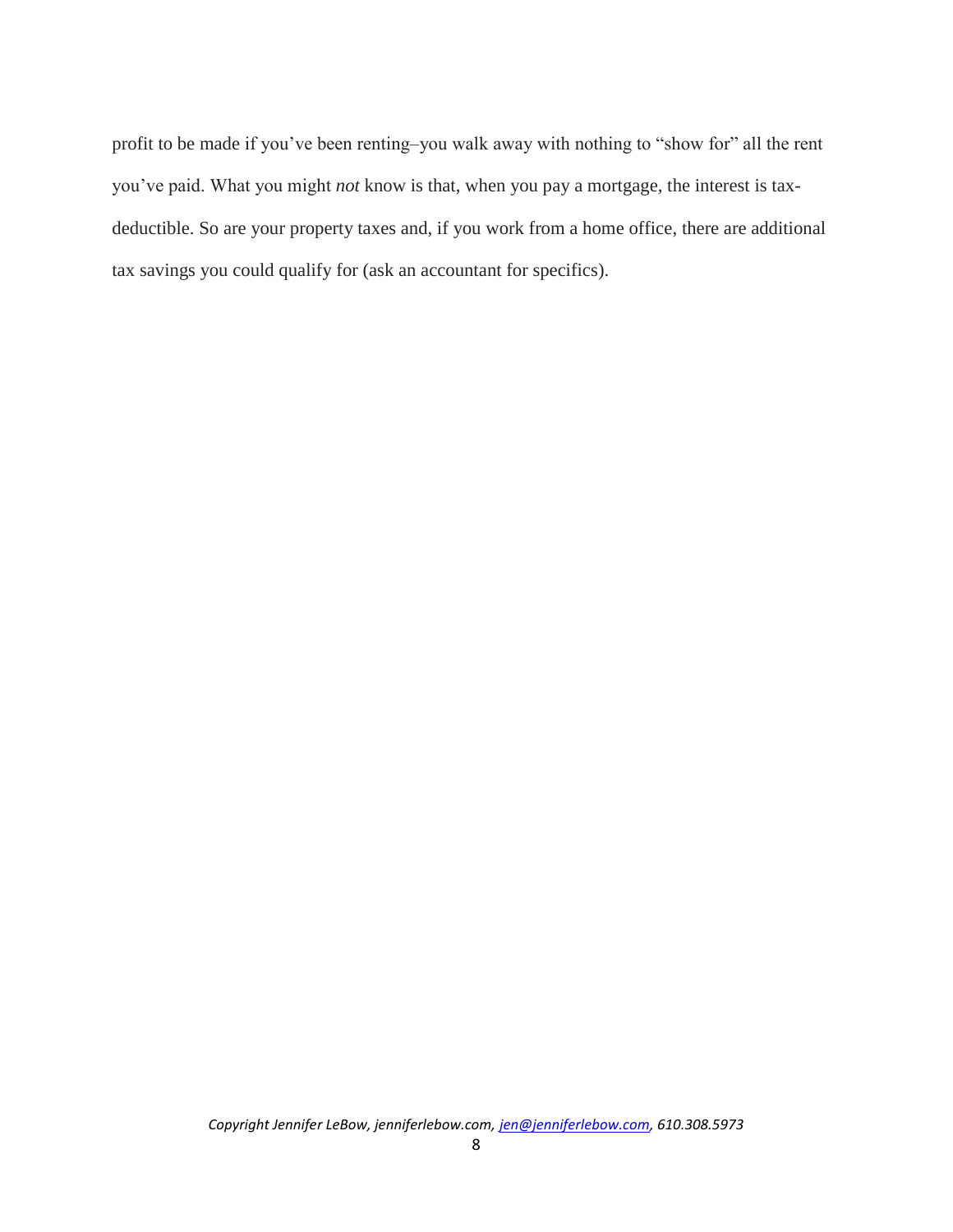# **Closing Costs**



Closing costs are the expenses other than your down payment

which you need to set aside to settle on your new home. They include but are not limited to:

- mandated transfer tax (usually 1% of purchase price, but can be more)
- title insurance (set by the state and correlated with price)
- closing protection letter  $(\$125)$
- broker fee (usually around \$375)
- appraisal fee (often \$450)
- credit report fee (usually around \$50)
- recording fees (\$300-\$350)
- flood and tax certifications (usually around \$100)
- notary fees (usually around \$50)
- tax and homeowner insurance escrows (depends on taxes and insurance amounts)
- title endorsements (because Pennsylvania does not require surveys—about \$300)
- association capital contribution fees (often 2 months' worth of hoa/condo fees)
- mortgage application or processing fees (can be as high as \$900)
- any points you have agreed to pay in order to lower your rate (depends on points)
- lender escrows
- reimbursements to the seller

#### **Please note that closing costs in Pennsylvania are much higher than in most other**

**areas.** My rule of thumb is to tell buyers to figure about **4.5-5% of the purchase price** OVER

AND ABOVE THE DOWN PAYMENT in closing costs which is CASH—not financeable

*Copyright Jennifer LeBow, jenniferlebow.com, jen@jenniferlebow.com, 610.308.5973*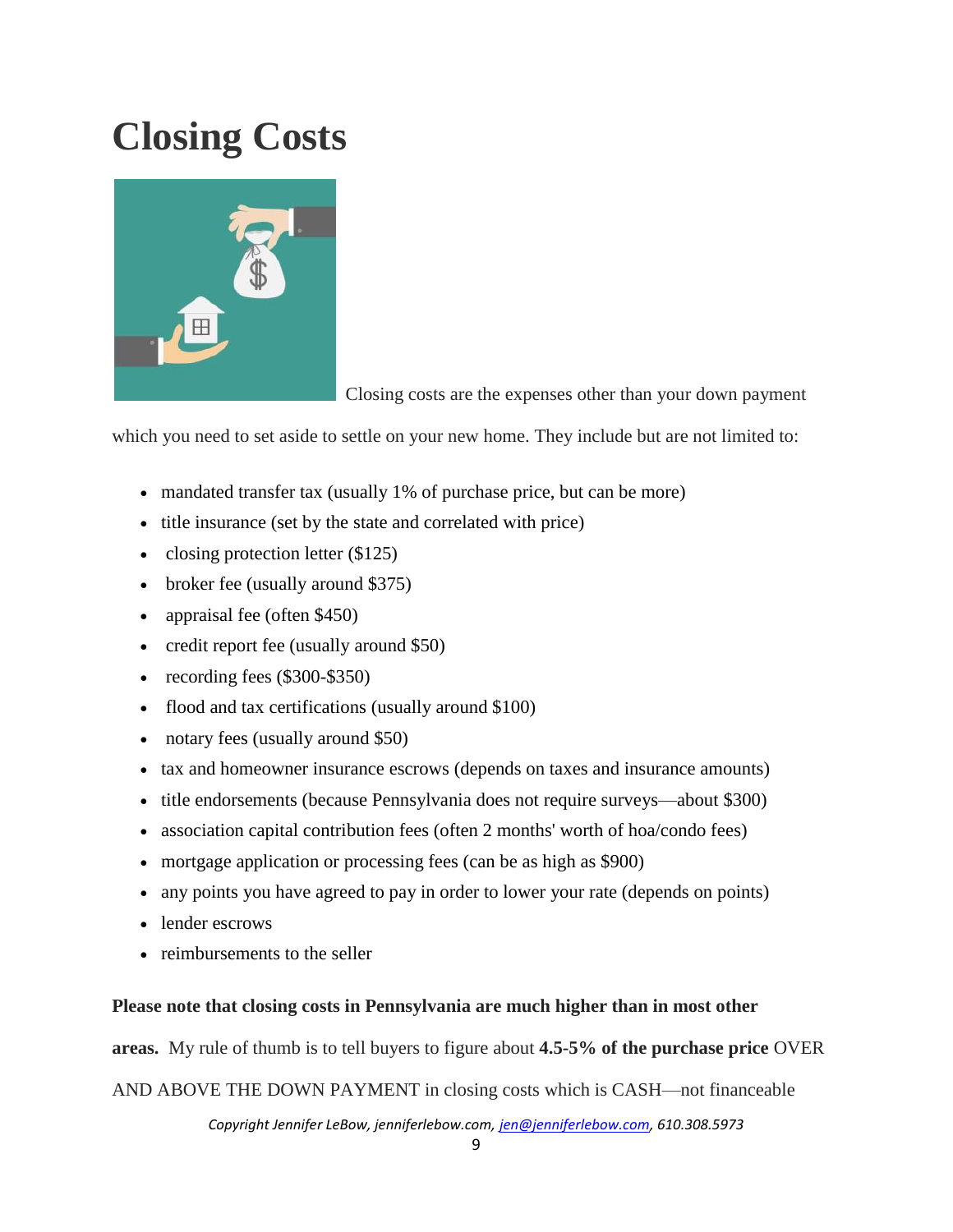money due at closing. While there are instances where the mortgage company will roll certain fees into the mortgage payment, it's safest to assume that the entirety of closing costs will be cash. Again, this amount will be less if you are planning to pay your homeowner's insurance and/or your property taxes in full when the bill comes as opposed to paying these bills as a portion of your monthly payment to the bank. In order to be better able to cover your closing costs, you may want to consider a seller's assist. (For an explanation of seller's assist, please see [Making an Offer.](http://jenniferlebow.com/buyers/making-an-offer/))

So PLEASE, talk to a mortgage professional before you start looking at houses on line—falling in love with houses in the \$600,000 range only to discover you can realistically spend \$475,000 stinks. Another important nuance: things like taxes can vary greatly in our area, so a prequalification for a purchase price that doesn't address the tax burden/HOA/homeowner's insurance is incomplete. Make sure you are crystal clear on the TOTAL monthly amount the lender is approving you for because a house in one area that costs \$505,000 may have taxes of \$8,687 per year, while in a different township, that \$505,000 house might have a \$11,235 annual tax. That's \$212 more per month more in taxes.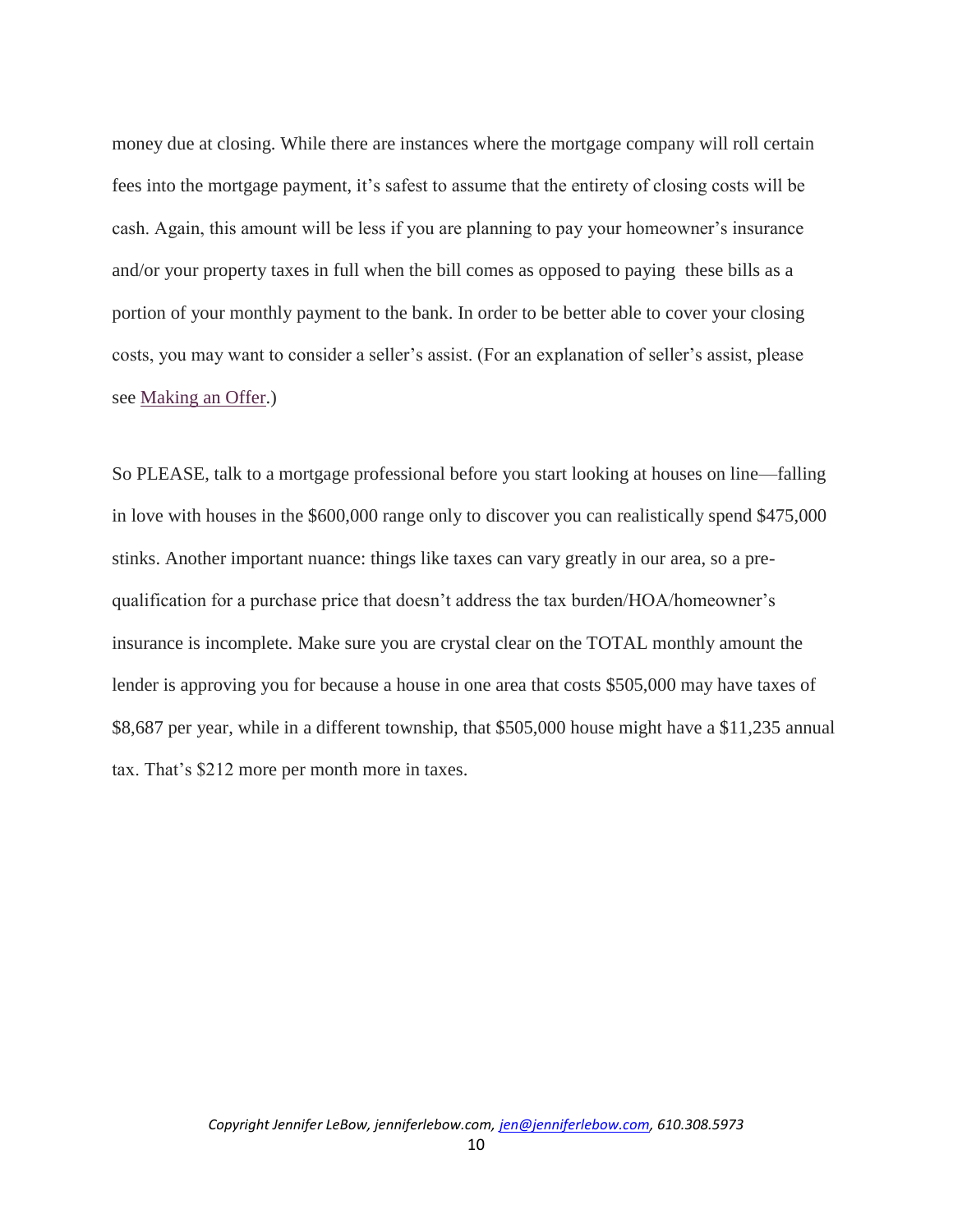### **Choosing an Agent**



The overwhelming majority of buyers ask for recommendations for an agent from someone they know and trust. Those personal references, in my opinion, are the best way to start. Interview a few different agents and see whose credentials and personality seem the best fit for you. Obviously, when selecting an agent, you want to ask about her experience:

- Is she familiar with the areas you're looking in?
- How long has she been in business?
- Are you confident she is organized? Proficient at negotiating? Detail-oriented?
- Does she seem so busy with other clients, you wonder about the level of service she can offer you?

If you've had other experiences with realtors, discuss what you did and did not like. I cannot emphasize enough how important the relationship between a buyer and agent is. It is built on communication, connection and trust. This is probably the biggest purchase you'll ever make and, let's be honest—it's stressful. You need to feel confident that the person not only advising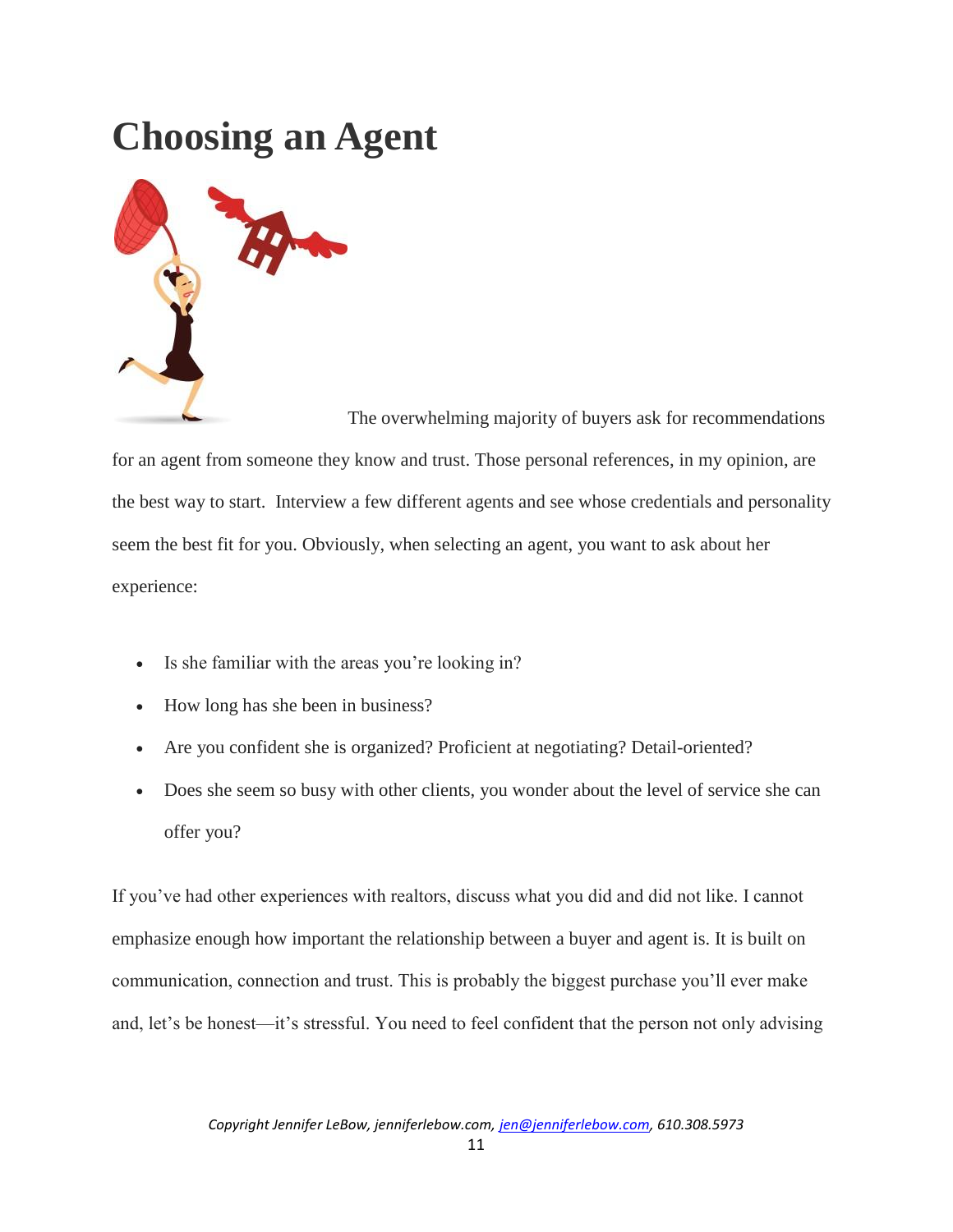you but representing you in the transaction understands and respects your perspective and has the knowledge and motivation to provide you with the best service and most positive experience.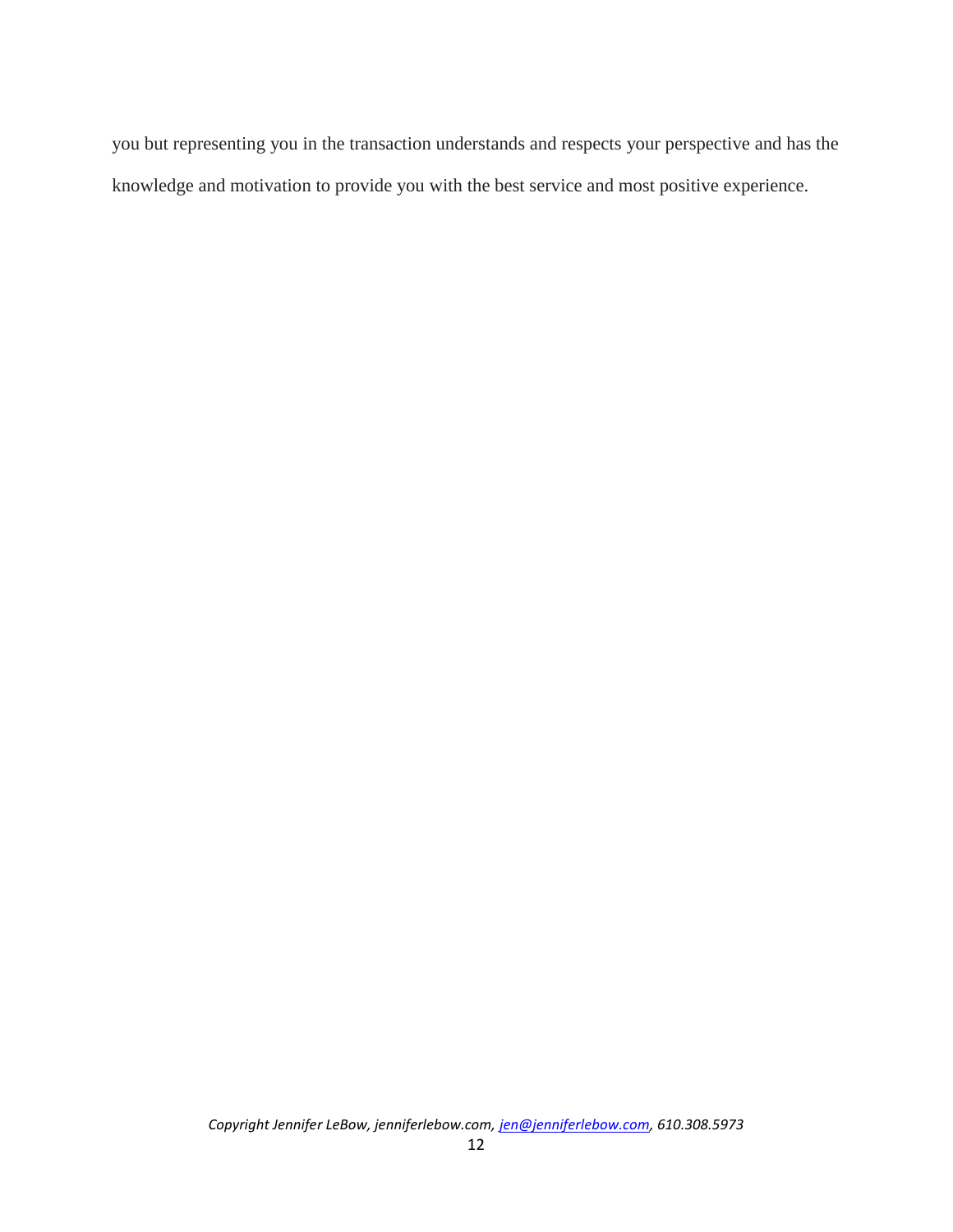### **Defining Priorities**



 The process of actually identifying a house that you would like to buy is the biggest chunk of the home buying experience in terms of time, energy and effort. The first step is to define, in the abstract, which features you really want.

The first thing that I do with my buyers is address the "soul searching" component that I think is required of all buyers in order to clarify their priorities and end up with a house that they love. As elementary as it seems, I have found that, in order to zero in whether prospective buyers really should be buying and, if so, how to focus their search so they end up with the best fit is to ask the (deceptively) simple question: "Why are you considering buying a house?"

The reality is that, once that question is posed, if buyers truly consider it, the ensuing discussion yields the most useful information necessary to identify IF a purchase makes sense and, if so, what kind of home I should be helping them find. So, for example…

 *Well, our house is too small. We had no kids when we bought it and now we've outgrown it.* Great. That comment lets me know that, no matter how nice a neighborhood is or how well updated a given house on the market is, if it doesn't give them measurably more space, it's not going to be a good fit.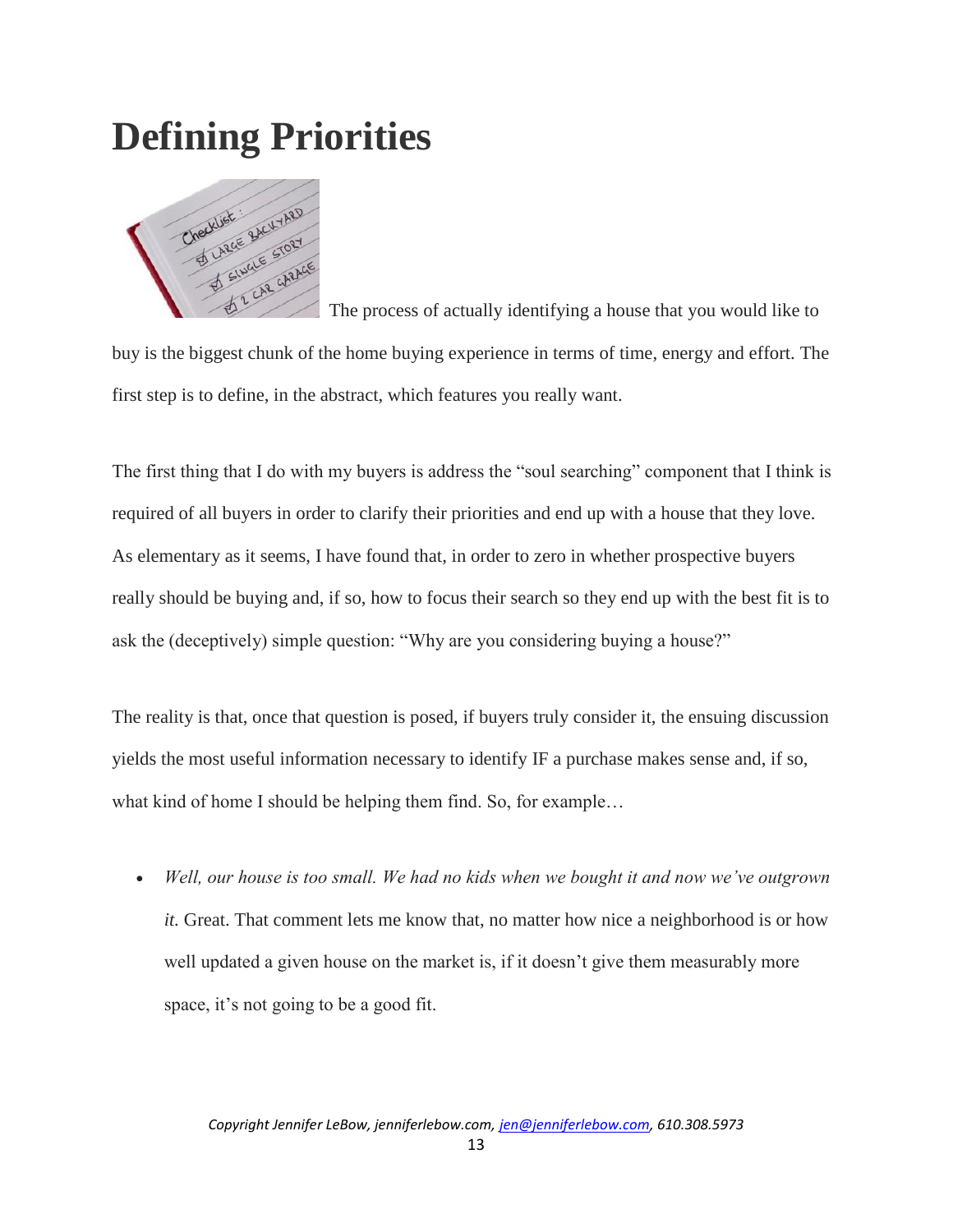- *I have a new job and the commute is too far.* Ok. Makes sense. So what is the maximum commute that buyer is willing to do and is it by car? Or does he want to be near a train station? Is it easy to get a parking permit at train stations in the areas he's considering?
- More often, answers sound more like this: *We'd like a nice neighborhood, not on a double yellow line road. We want a garage and a big yard and schools are really important to us but we don't want to be more than about half an hour from our jobs. Oh—at least four bedrooms and two full baths and an updated kitchen and finished basement are important to us but, if we could find something that needed those things for a little less, we might be able to do the work ourselves….* Aha. So now it starts to get complicated because, invariably, no matter the budget, it's difficult to find one property that has everything a buyer is looking for.

That's where prioritizing and compromising come in. I always tell my clients that they need to be honest with themselves about what they can and can't live with. If big closets are important, then I need to be sure that there's enough room for clothing storage (sometimes there's room for creativity, like if there's a small 5th bedroom that could be converted to a great closet). And if a garage would *"be great but we've lived without one this long, so it's not a deal killer,"* I start to understand which properties might work and which are simply not good solutions.

 Generate an honest, but open-minded list of house/neighborhood features you can and can't live with, and ones you can't live without. This includes commuting distance and school district as well as lot size, condition, number of bedrooms and whether there is a garage. Be really self-critical in this step (though you may need to see a few properties before you can re-evaluate this list).

*Copyright Jennifer LeBow, jenniferlebow.com, jen@jenniferlebow.com, 610.308.5973*

14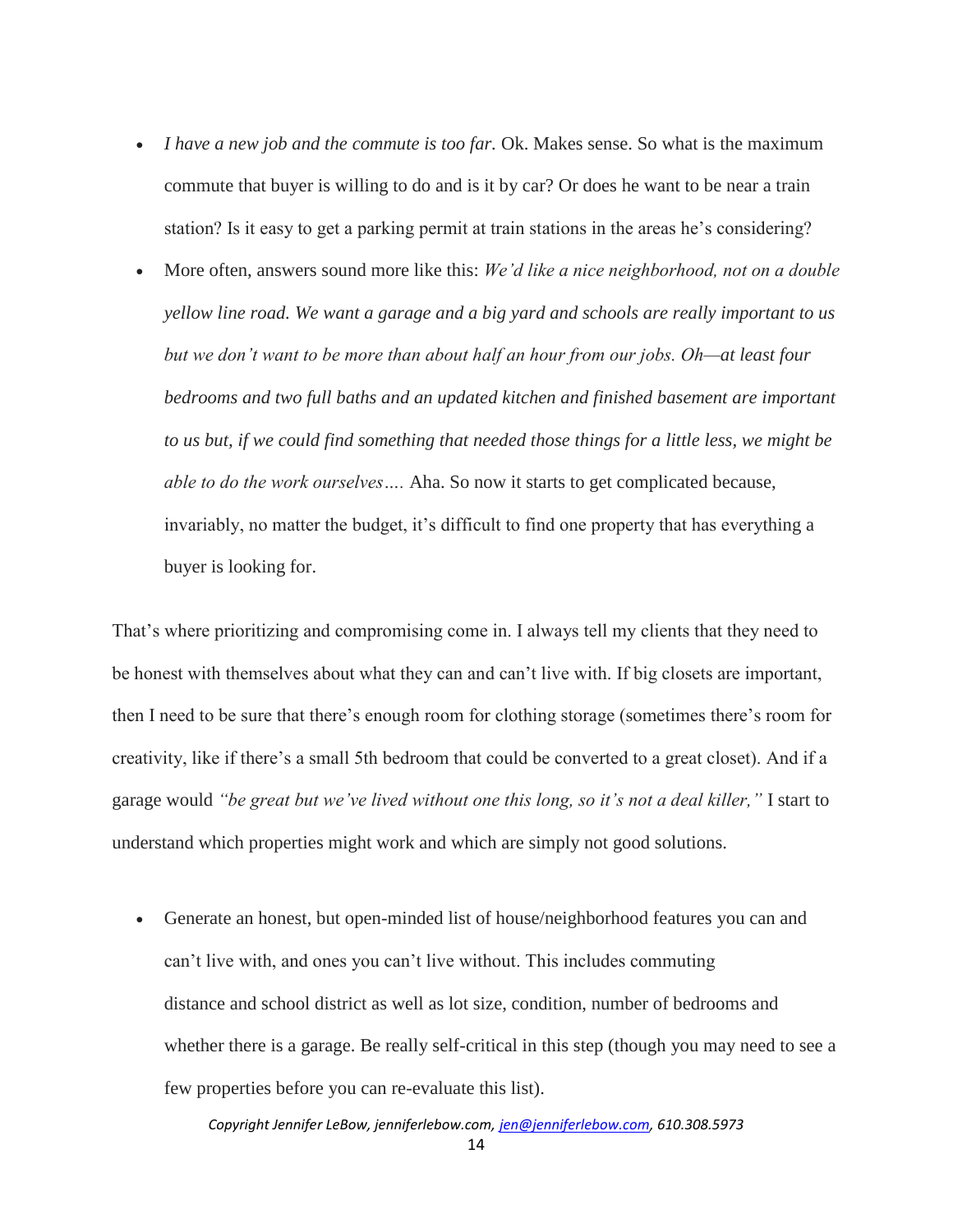- Be financially realistic–if the property on your wish list is simply not available in your price range, regroup and see how you can adjust your parameters–could you spend more? could you look in a less expensive area? could you make due with something smaller?
- Listen to your agent. He may have insight that causes him to caution you about certain houses or, conversely, suggest you look at ones you might not have put on your list.

The point is that taking some time to ask yourselves "why" you are moving can really put your priorities into focus. I also always hope it will plant the "you're going to have to be open to compromise" seed. Some buyers like to use a spreadsheet or point system when comparing/considering houses to feel confident in determining if a house would be a good fit. Here's my two cents on this topic:

It's a great idea to put those things down on paper to help you clarify what's most important. Point systems are great because they not only force you to rank things, but they can show you if you and your significant other don't necessarily agree on those criteria (which is hard, but must be addressed). Now, that said, sometimes, quantifying things like the value or closet space or a flat backyard can be like nailing Jello to a tree, but I do think it's worth trying. Once you've done your best to set up the objective analysis piece, remember that, in order to make a wise choice in a home purchase, you need the emotional component of "I could see myself living here" or "It feels like home". Sometimes, a house's characteristics, on paper, make it seem perfect, but if "you're just not feeling it", don't ignore your gut. That visceral response is equally important.

15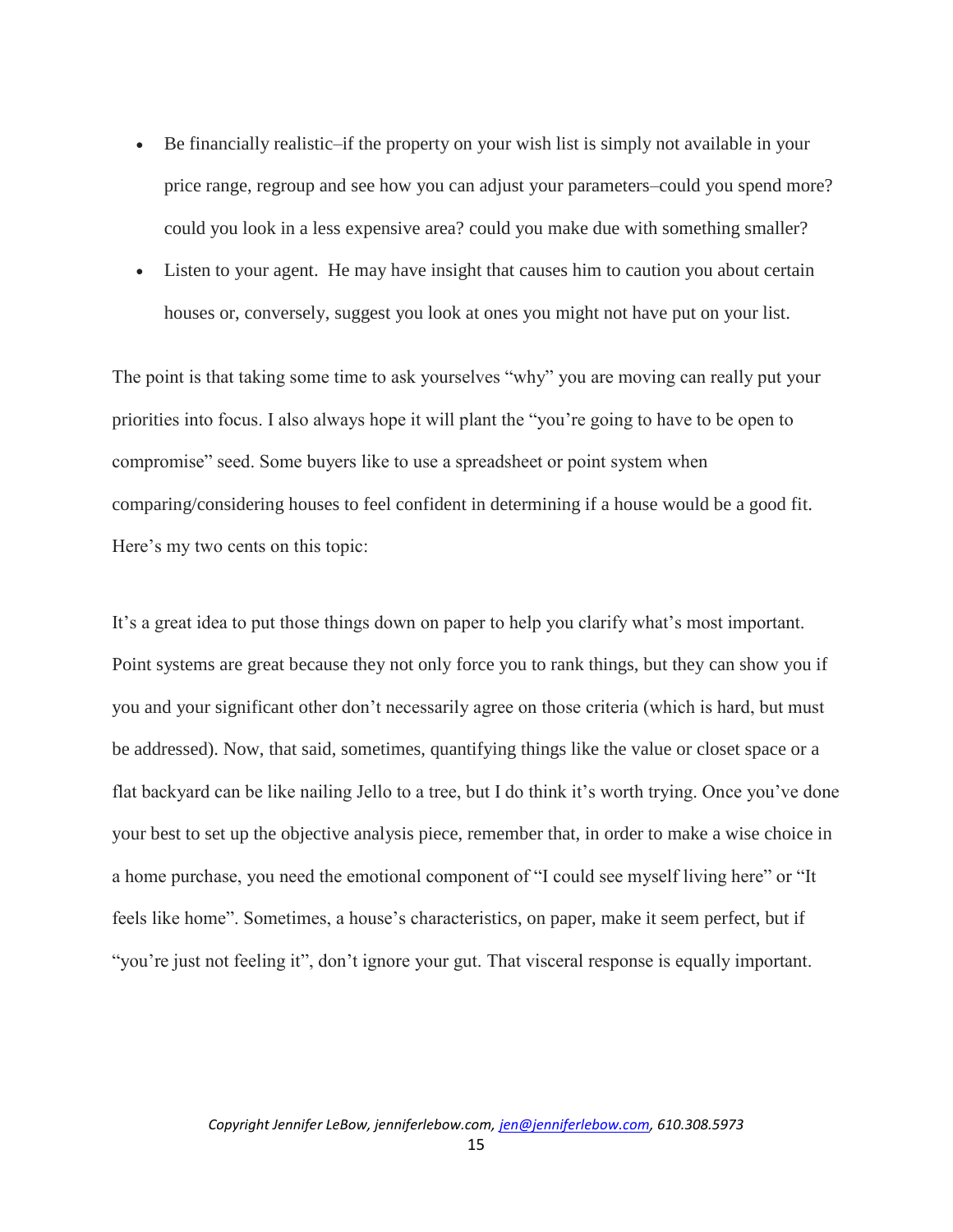# **Location, Location, Location!**



We all know that certain areas are more expensive than others.

When you are identifying neighborhoods that you are interested in, be sure you know why you've selected them. What is it about those areas that is attractive? What does "location" mean when you're considering buying a house? Well, several things.

- Commuting distance to school/work
- Accessibility to places and activities you frequent, like the airport, ballet lessons and the drug store
- Which school district you're in, (which on the Main Line, is a huge consideration)
- The kind of street you're on—double yellow line road?
- Whether you're within hearing distance of a highway?
- How much privacy you have from neighbors, including lot size
- The style of homes in the area
- The general "feel" of the neighborhood

Let's say you can't find something that meets all of your priorities (I know, inconceivable, but just humor me). If you've set a 30 minute maximum on your commute, but you want a minimum of four bedrooms and an updated kitchen and baths as well as a finished basement, what happens when any house that meets that criteria in the area you've chosen exceeds your budget by 25%?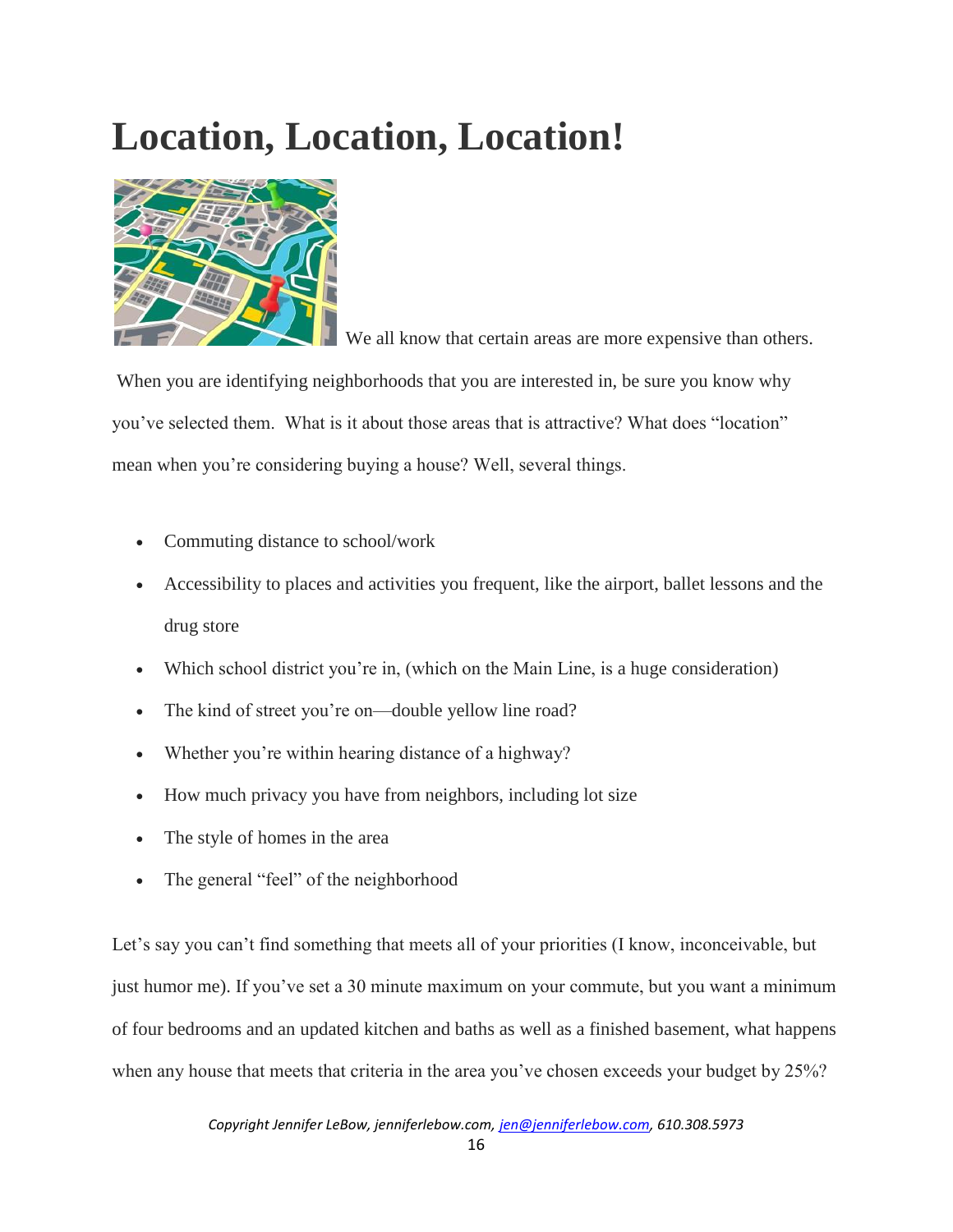What do you do? Maybe you look in a different area. Maybe you borrow less and choose to liquidate some savings you hadn't planned on using so you can increase the budget but keep your monthly payment the same. Maybe you decide you'll consider houses with older bathrooms and commit to spending half of what you have in the past on travel and set a goal to save enough to redo them within four years. Or you decide that the finished basement can, with some creative thought, serve the guest room purposes you needed that fourth bedroom for.

My point? You need to be honest about what you really need (or can't abide) AND be prepared to be flexible and willing to compromise on the rest. Remember, too, that no matter what the budget, it's nearly impossible to get everything you want and nothing you don't want in a single property. So don't expect perfection and you're less likely to experience disappointment.

*Please note a Pennsylvania idiosyncrasy regarding school districts that greatly affects housing values and how you search for houses.* While in most places, if you live in a fairly small town, all the houses are within the same school district. That is not the case here. We have towns as well as townships and their borders are rarely the same. As a result, our townships, which dictate which schools any given property is districted to, sometimes divide towns right down the middle. Certain towns, like Wayne and Newtown Square each funnel to three separate school districts, so be aware of that fact when you are searching. So, if you can find a search engine that allows you to plug in school district, you might want to use it. Or, better yet, let me search for you!

17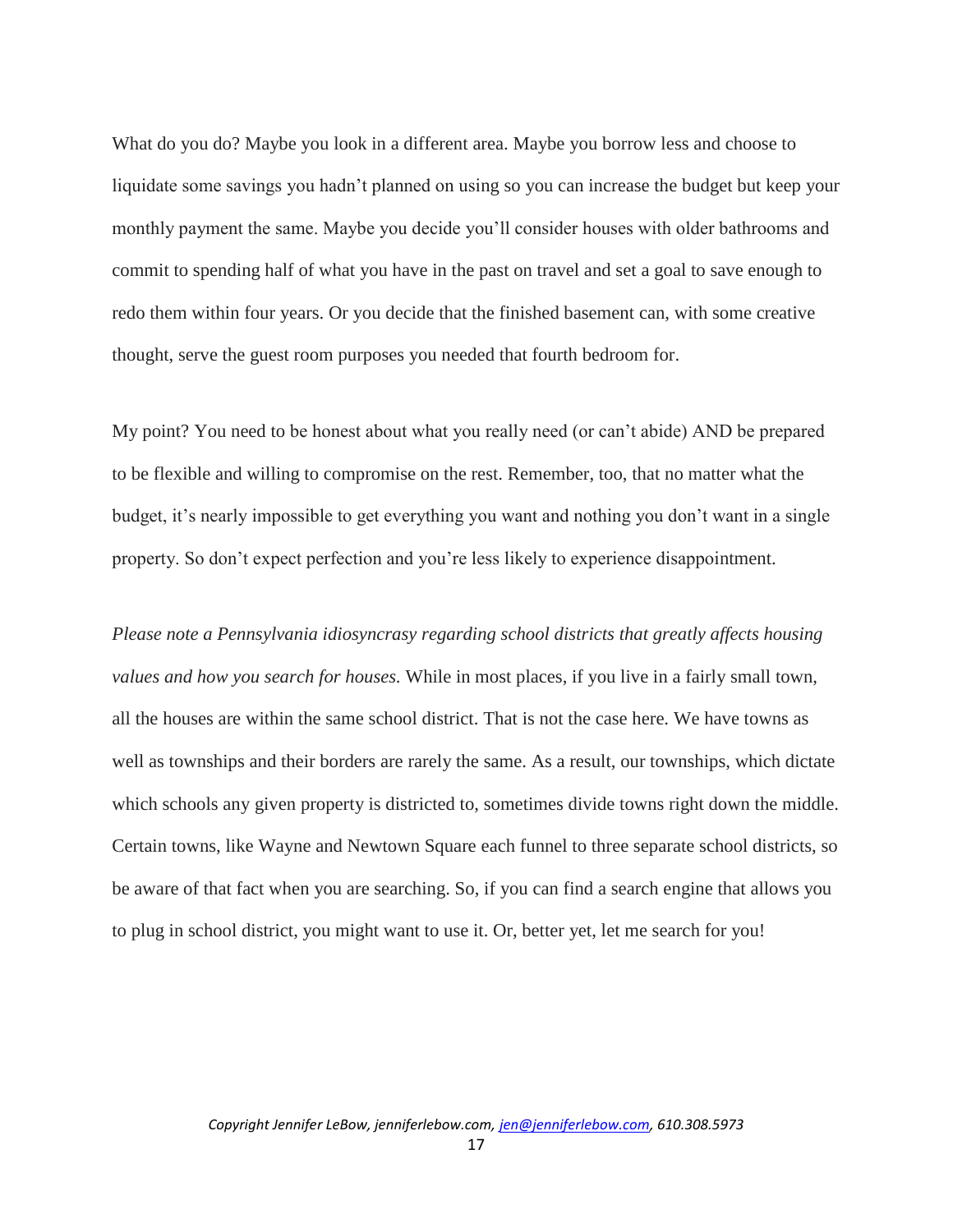## **Looking at Listings Online**



Once you've defined your criteria, it's time to start looking

on line to see if you can find properties that match your wish list. My recommendation is to use whichever property website [\(foxroach.com](http://foxroach.com/)[,realtor.com,](http://realtor.com/) [zillow.com,](http://zillow.com/) [trulia.com\)](http://trulia.com/) you find easiest to navigate and save searches as well as receive updates when new matches hit the market. Put in a price range and I'd recommend going about 10% above your range as you might be able to get a property listed at \$675,000 for \$640,00.

Some criteria to consider:

- Location
- School district
- Price range
- Square footage
- Number of bedrooms/bathrooms
- Garage?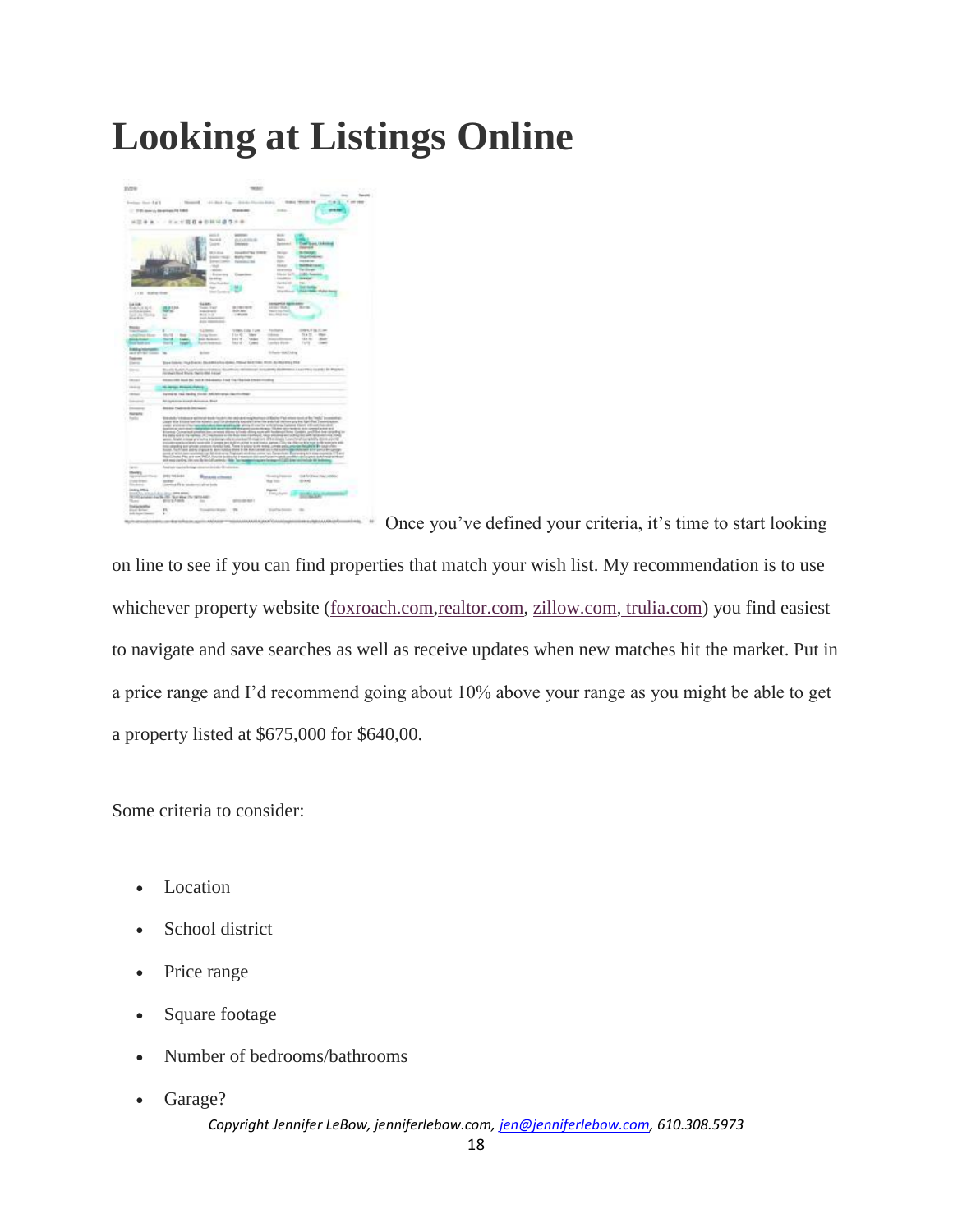- Central air?
- Finished basement?
- Lot size
- Age

Also, if you determine that houses in a category slightly above where you'd decided you would look seem WAY better in some way, you might want to re-evaluate (while remaining very clear on your other expenses and income—I'm NOT encouraging you to overcommit your financial resources). You want to provide parameters, but not ones that are so restrictive they return too few properties.

Once you start looking at MLS listings, you'll begin to learn how to read both the actual print and the meaning behind some of the words. As far as the hard information goes, in addition to the bullet points above, the MLS should include:

- List price
- Taxes
- Type of heating and cooling, water supply (public or well),
- Waste removal (public sewer or septic)
- Days on market

*Copyright Jennifer LeBow, jenniferlebow.com, jen@jenniferlebow.com, 610.308.5973* Square footage is also usually included, though that one has a caveat: after the number, you'll see either "S","L", or "A". Those letters tell you whether the **S**eller, **L**isting agent or county tax **A**ssessor is the source of the square footage. You want to see "A". Here's why: if a seller finishes a basement, he may estimate that square footage and add it in. In our area, unless you're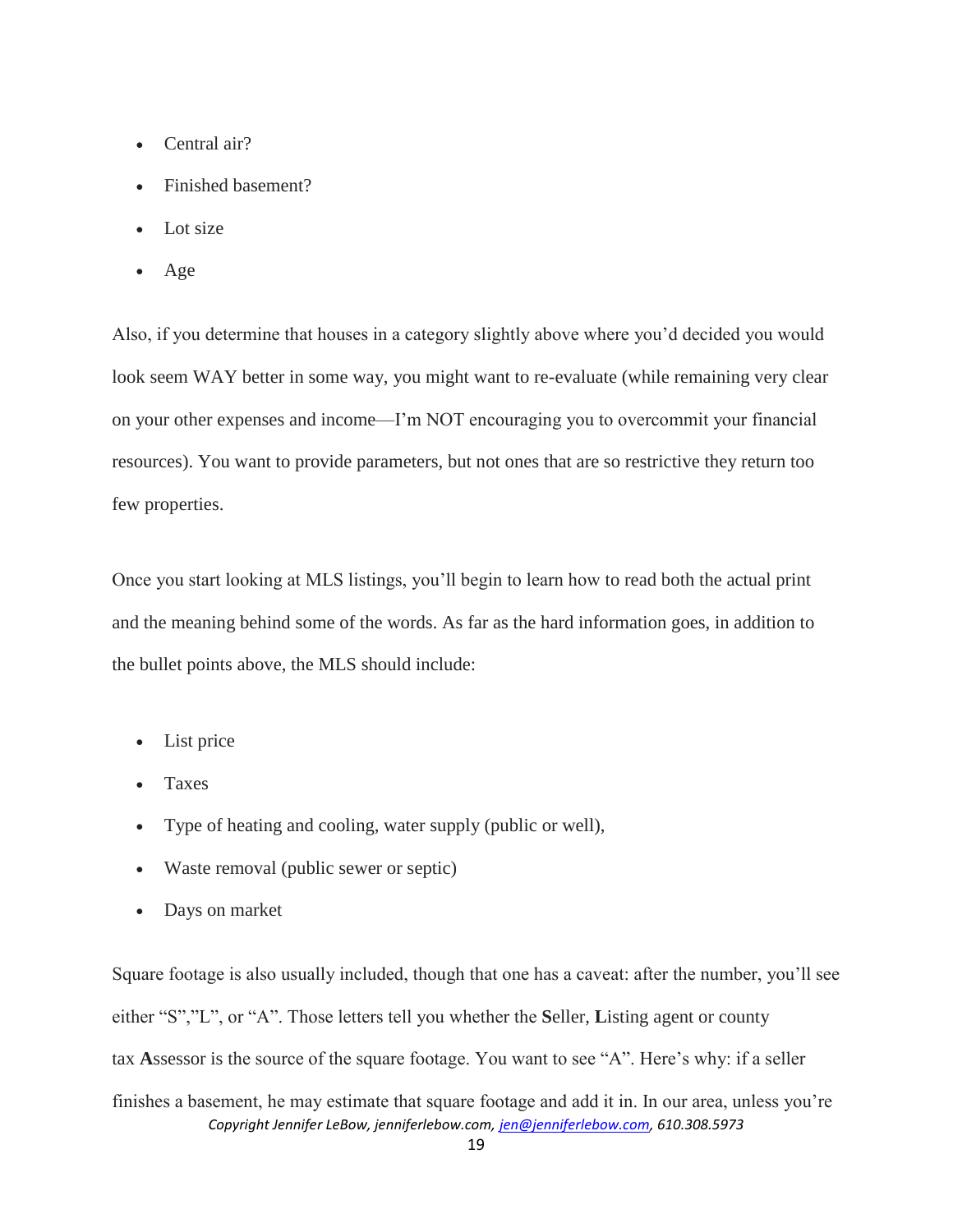looking at new construction which has the basement finished at delivery, finished basements are NOT included in square footage. So, when you are comparing listings, you'll be looking at apples and oranges.

If an addition has been done, permits should have been pulled and, as a result, square footage *should* have been adjusted in the tax record . If, though, say a porch has been enclosed, it IS possible that that square footage will not show up in the tax record, but really is additional usable living space. So just be aware of what letter follows the square footage and if there's any confusion or lack of correlation between that number and other property information, check with your agent.

Another important letter to look at is the one after the room names—"M" means main floor, "U" means upper floor (could be second floor or a finished attic space) and "L" means lower (usually a basement, except in a split-level). This distinction is important as it tells you whether you have any bedrooms that are on the main floor (which you may or may not want) and whether the family room is actually a finished basement or a main floor space. Also, sometimes a house with two full baths may have one on the main floor (instead of a powder room) and one upstairs which means there is no master bath. The fine print is important!

As far as specific language, after you read enough descriptions and visit enough properties, you'll understand that "cozy" means small, "lovingly maintained by original owners" means not updated, "whimsical" means somewhat bizarre, "elegant" means slightly sterile or stuffy, "relaxed" means messy and "waiting for your personal touches" means the place needs a complete overhaul. So read the copy, but have a large bag of (grains of) salt nearby.

*Copyright Jennifer LeBow, jenniferlebow.com, jen@jenniferlebow.com, 610.308.5973*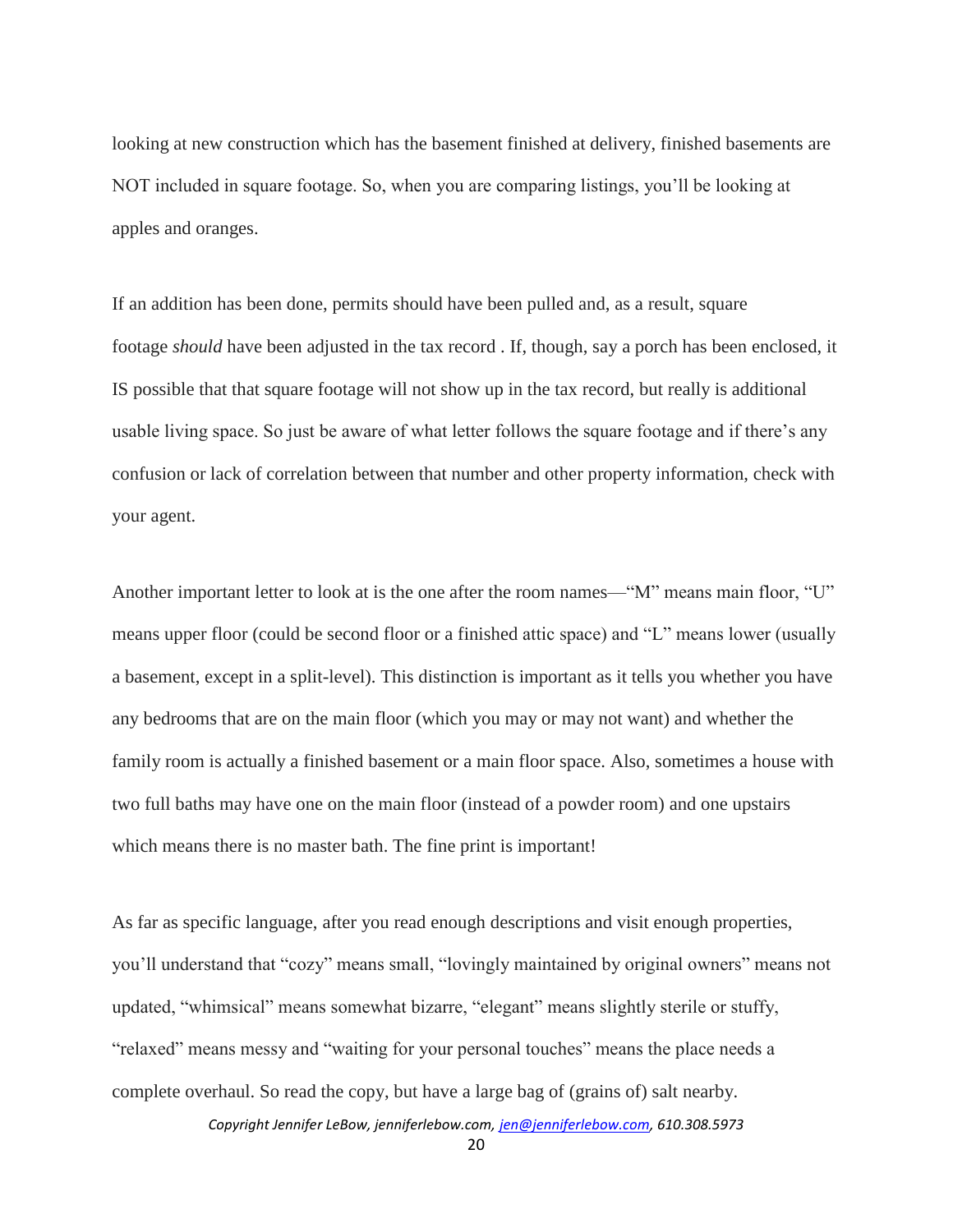### **Hitting the Pavement**



 I love the internet and how much information, including videos, mapping tools and mortgage estimates you can find on line and I definitely believe you should start your search there. Once you've identified some properties that peak your interest, though, there is NO substitute for visiting them in person, in real time. The most obvious reason is that often, the area surrounding a given house is not shown. Sometimes a house that looks great is right across the street from a gas station or backs up to the highway (which you CAN see online, if you take the time to look). Sometimes the lot slopes down so severely in the back that, although it's half an acre, there's no usable yard. Even if there's no glaring "deal killer" in terms of the location, it's almost impossible to get a sense of what a neighborhood is like from an MLS listing of any house. When you plan a home visiting tour, keep these things in mind:

- Don't try to see too many in a day–you will end up not remembering them distinctly and feeling generally overwhelmed by the process of trying to evaluate them if you visit more than about 7.
- For first visits, do your best to go in the daylight (if you're going for a second showing and are concerned about traffic patterns or whether headlights from the road will be an annoyance, then it's a good idea to come back at the time where you can address those concerns).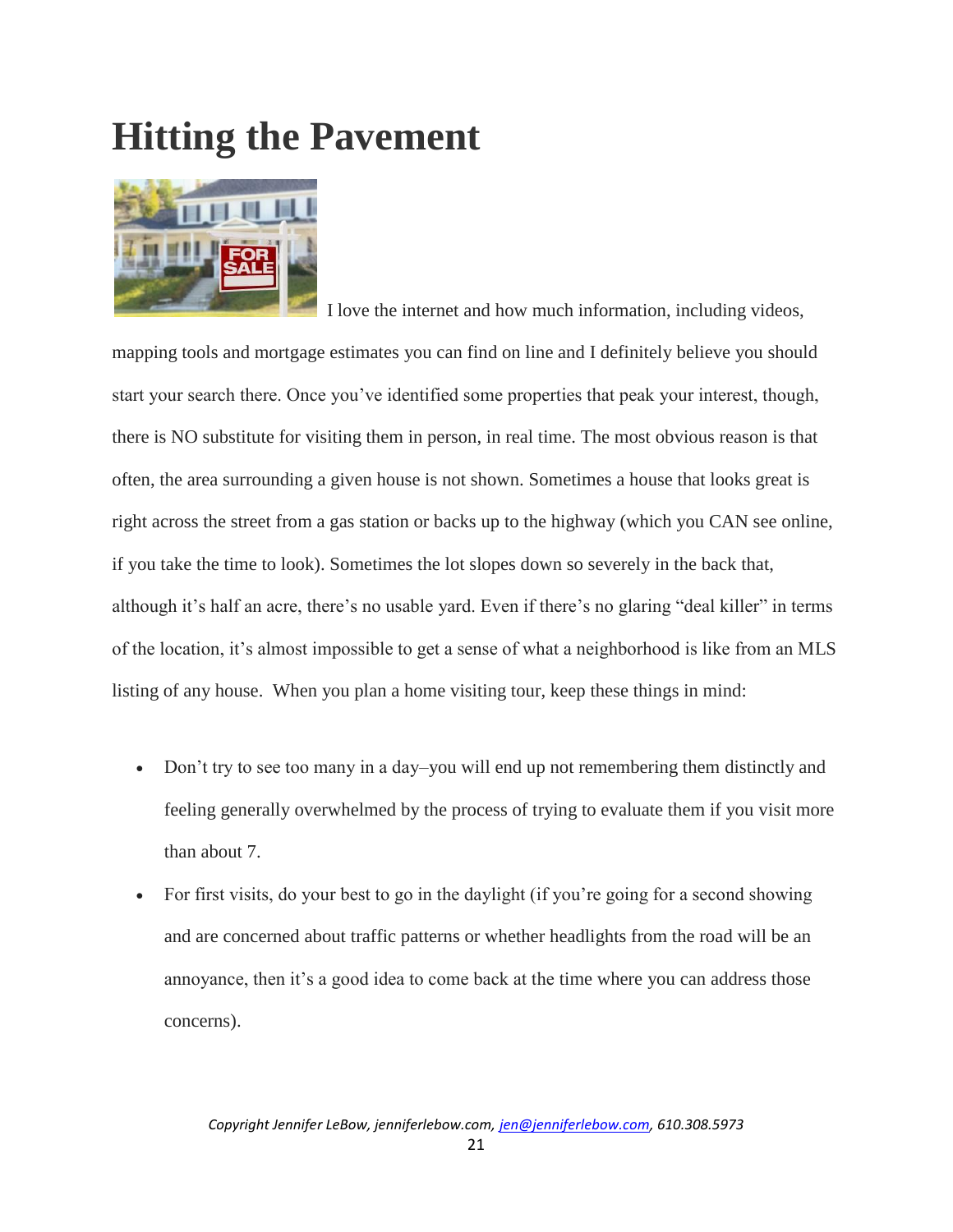- Take notes and even video (ask agent permission) so you can better remember each house.
- Make note of the neighborhood–what services or eyesores are nearby– and the condition of surrounding houses.

Once you're inside a house, you may have the urge to check the listing in your hand to be sure you're in the right property. Sometimes the reality bears little resemblance to what you saw on line. Realtors tend to use wide angle lenses to make both exterior and interior spaces look larger than they really are. Remember that distinction you made to your parents as a teenager: "I didn't lie, I omitted?" Realtors do the same thing—they don't include pictures of or descriptions of the ancient bathroom with old pea green floral wallpaper and chipped tub. So beware of the areas not photographed and/or described. Additionally, some spaces look better in person and others look better in pictures, so use you own eyes!

If the house is furnished, I caution buyers against being distracted by the owner's personal items as they won't be there once the buyer takes possession. On the other hand, in a vacant house, it can be difficult to envision how you might set up the room. So my advice is, look at the furniture to give you ideas about what you might and *might not* want to do in a given room. Again, there is no substitute for moving through the space. Need another reason it makes sense to see it in person? How about those areas that are just too difficult to photograph or are just not usually included in listings, like closets and bathrooms? You know what they say: size matters. You may have no sense of how large a closet, bathroom, pantry or basement storage area is until you're there. If the size of any of those spaces is important to you, you'll need to see them "nonvirtually". I also mentioned "real time"—think about how traffic and sunlight may change on the

22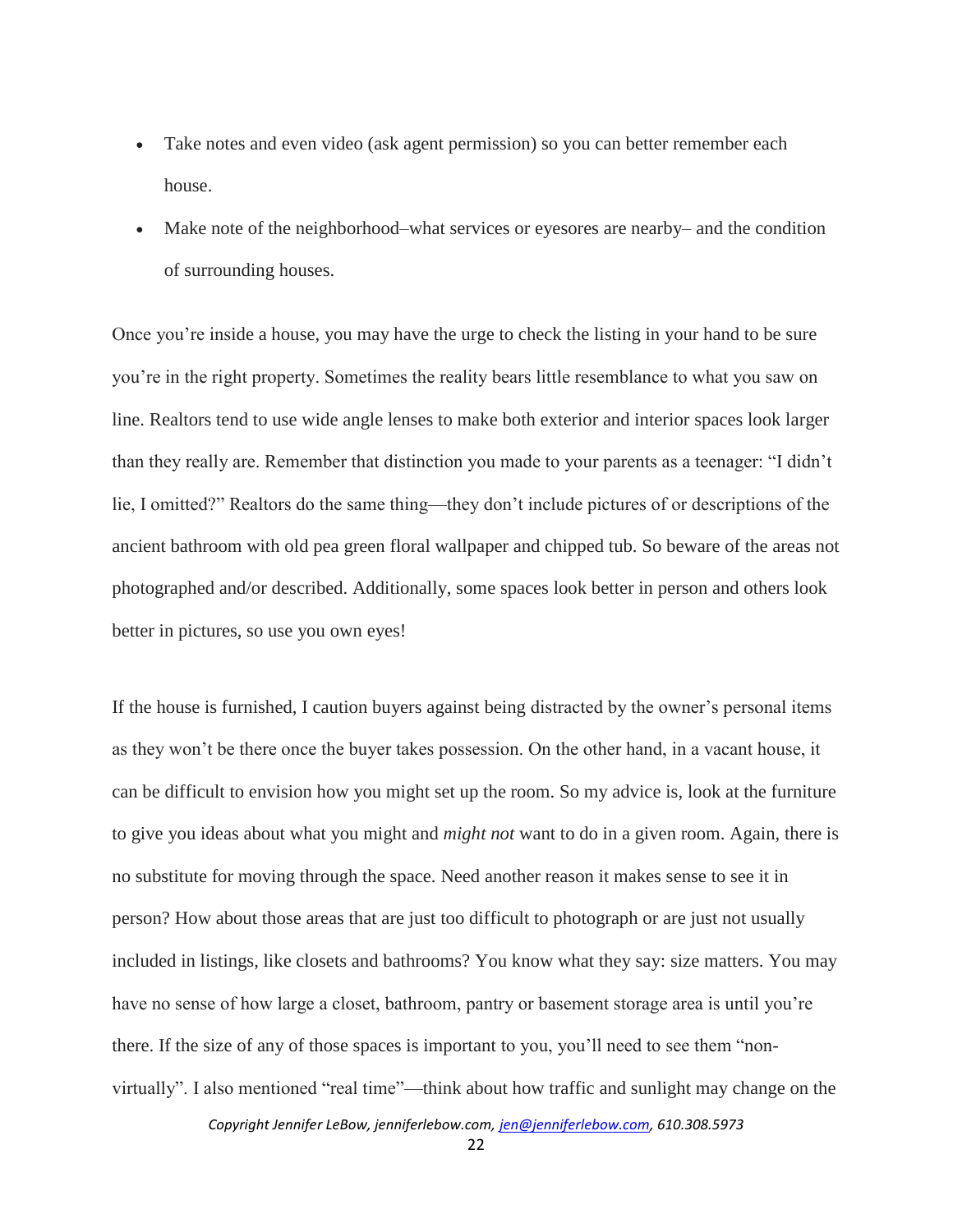property depending on the time of day (especially if there's a pool, or morning sun in your kitchen is a must). That's why you've gotta go.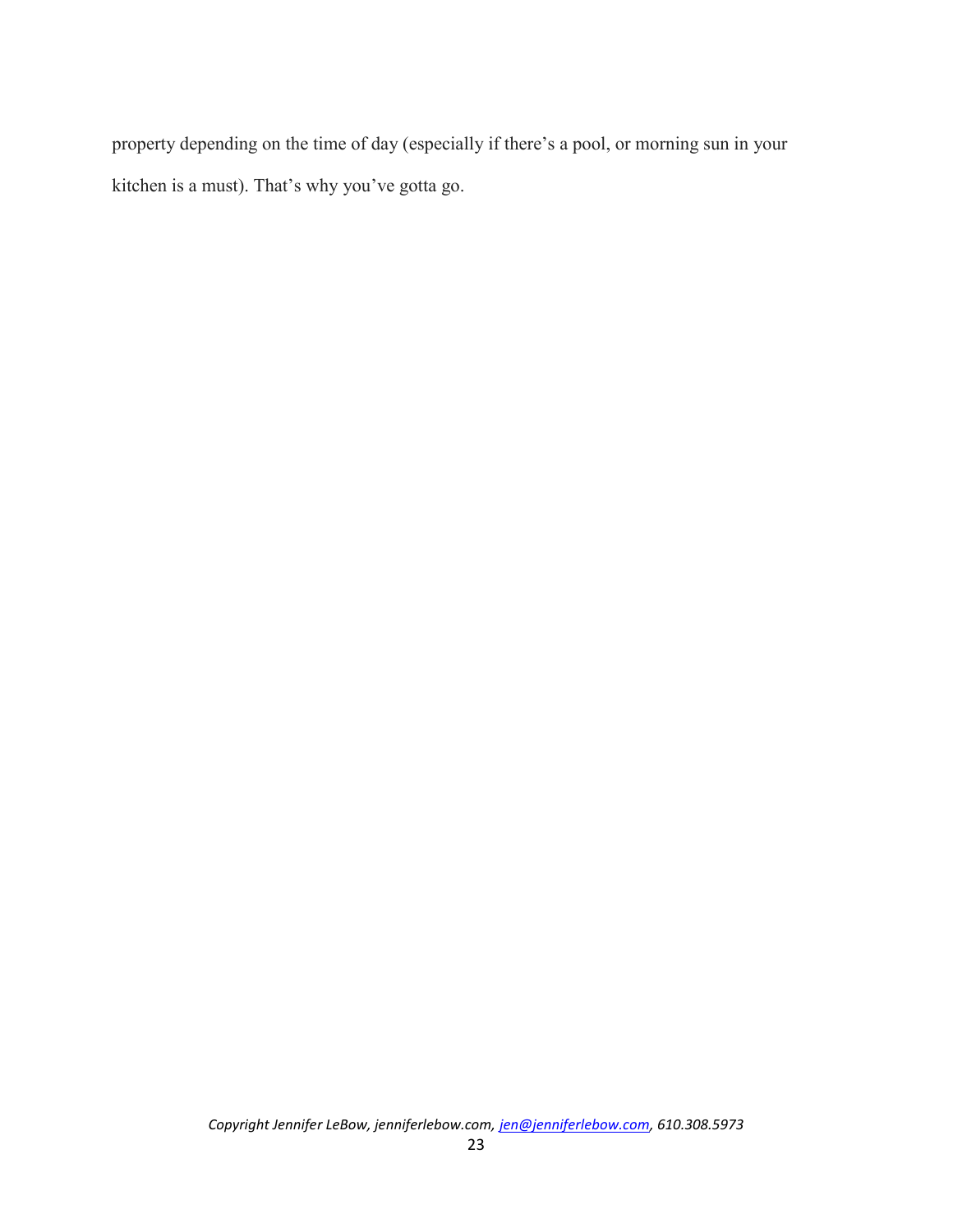#### **Making an Offer**



Once you've seen some properties, you may find one that

you're considering making an offer on. For some people, that thought is immediately followed by this one: "What if I'm making a mistake? What if this isn't the right one?" People often ask me how they will know when they've found the "right house". Here's my answer:

Although it makes me smile when my buyers walk in to a house and say, "This is it. This is the house," there is not one single "right" house, which, by definition, implies that all the others are "wrong". Obviously, there will be houses that are not the right fit. The goal is to find a house, choosing from what's available at the time you're looking, that meets your needs "on paper" AND resonates with you on a more emotional level. I just caution you to not set yourself up for disappointment by expecting that there will necessarily be a house out there that, if you could but find it, would be so obviously "the one". There isn't just one.

Review your financial situation, double check with your mortgage person about all the costs as well as timetables involved. Also check your priorities list again, to make sure you're not being swayed by one factor, like curb appeal, if the house really doesn't meet some of the other important criteria.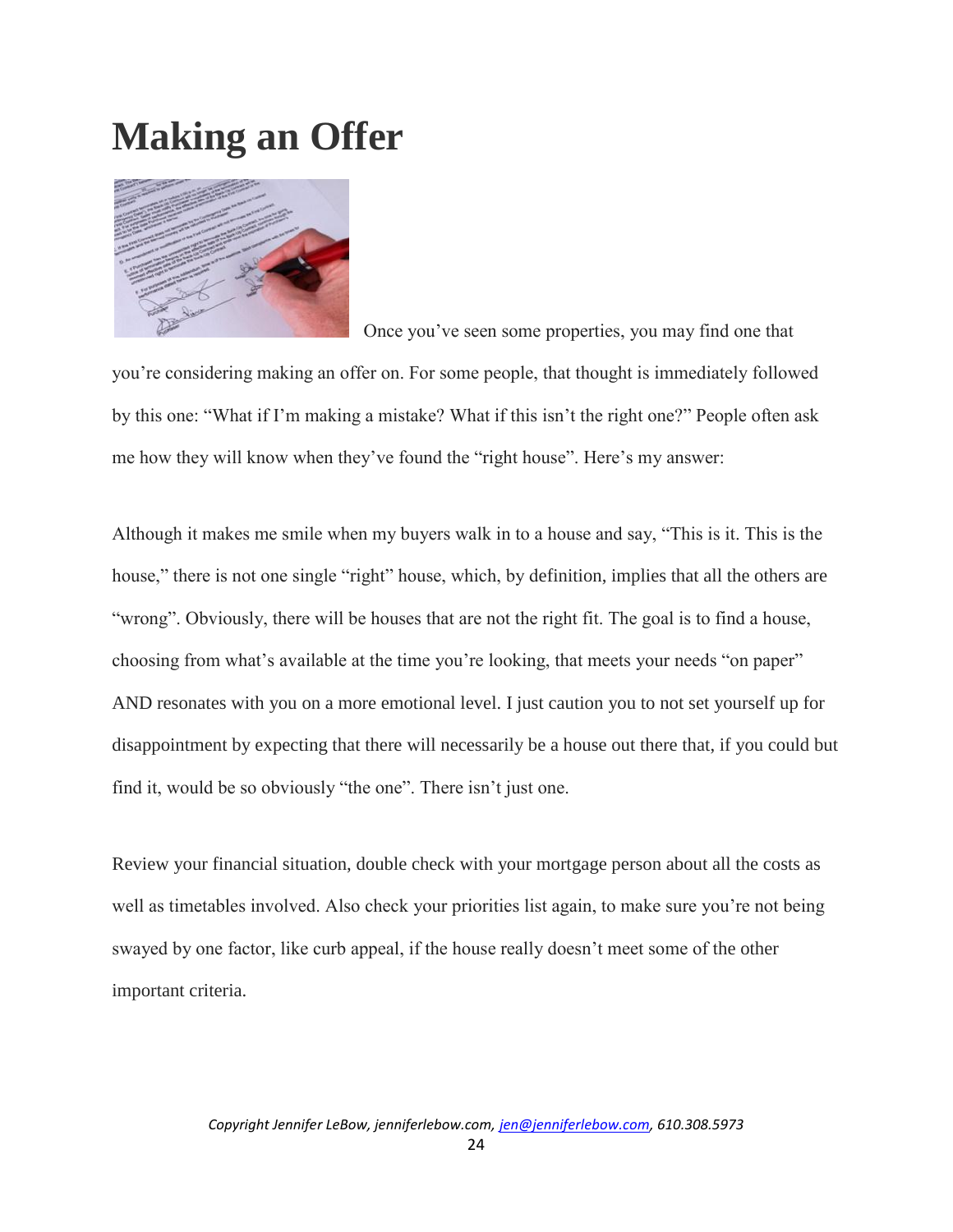#### *The nuts and bolts of an offer*

Once you've decided that a certain house could work for you and that you want to make an offer, your realtor will walk you through the process. While not an exhaustive list, here's a good guide for what you need to consider when writing an offer:

- Pre-qualification letter
- Financial obligations and resources for the purchase (down money, closing costs, moving costs) as well as monthly (including taxes, insurance and home maintenance)
- Seller's assist
- Settlement date
- Inspections–which ones and the time period in which they must be completed
- Mortgage information including commitment date
- Inclusions and exclusions
- Buyer's responsibilities to avoid default

First thing: make sure you have that pre-qualification letter I mentioned from the lender. It will need to be fewer than 30 days old. I'm not going to mention every single thing that goes into an offer, as every state is a little different, but some major things to consider, other than the offer price include the settlement date, which inspections the purchase will be contingent on, how many days you have to perform and negotiate those inspections, how much you will be putting down in deposit money and when those deposits are due (make sure funds are liquid enough so you're not in default of these dates) and be sure to specify inclusions and exclusions (like window treatments, washer and dryer, swing sets, etc.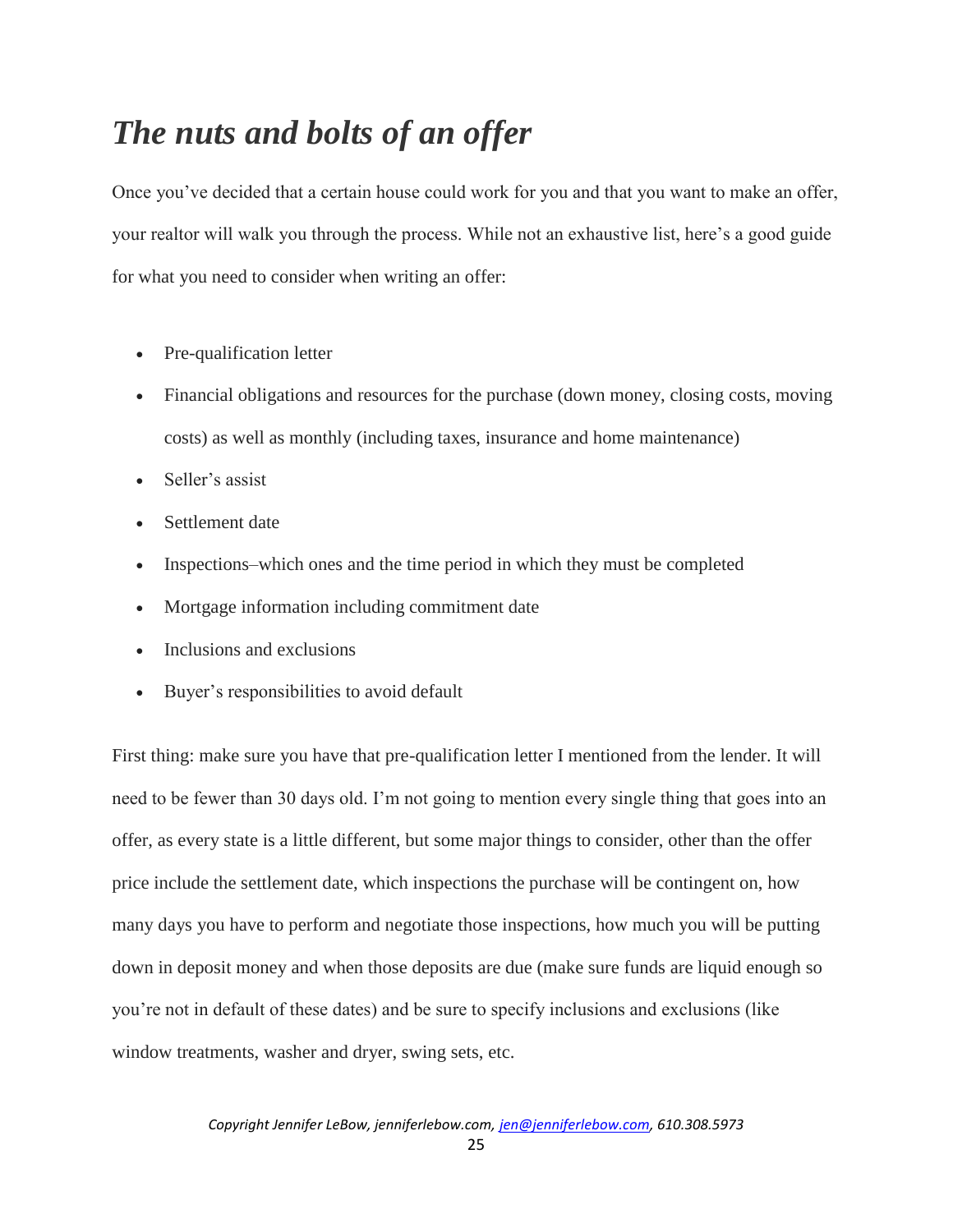Be sure that you are VERY clear on when you are required to formally apply for the mortgage, furnish the reply to inspection and the second deposit check, provide the mortgage commitment, and any other date-sensitive responsibilities. Understand that the seller can potentially terminate the deal if you do not meet those deadlines and he might, if he thinks he has a "better" buyer.

You should also think about whether a seller's assist is in your best interest. In essence, a seller's assist is when you inflate the purchase price by a certain dollar amount that the seller then contributes toward your closing costs at settlement. So, for example, if you were going to offer \$400,000 for a house, but find you're a little short of cash for the closing costs, you could offer \$408,000 with a \$8,000 seller's assist. The seller still nets \$400,000, but you will have \$8,000 of your closing costs already taken care of. You will have a tiny bit more cash out (as, if you borrow 80%, you will now have to put down 20% of the original \$400,000 as well as of the additional \$8,000 you're building into the purchase price, which is an additional \$1600) as well as a title insurance amount that might go up \$20 or so and your 1% transfer tax will be on \$408,000 instead of \$400,000, but you still have a lot more cash with the \$8,000 to be provided by the seller.

Seller's assist discussions flow perfectly into the topic of appraisals. The most important thing to think about if you are considering structuring an offer with an assist is this: your mortgage company will agree to lend you a certain percentage (usually 80%, 85% or 90%) of the APPRAISED VALUE of the house, which everyone starts by assuming is going to equal the purchase price. It usually does, but if you start to artificially inflate the price to get a seller's assist, you need to be aware that the property might not appraise for the inflated price. If the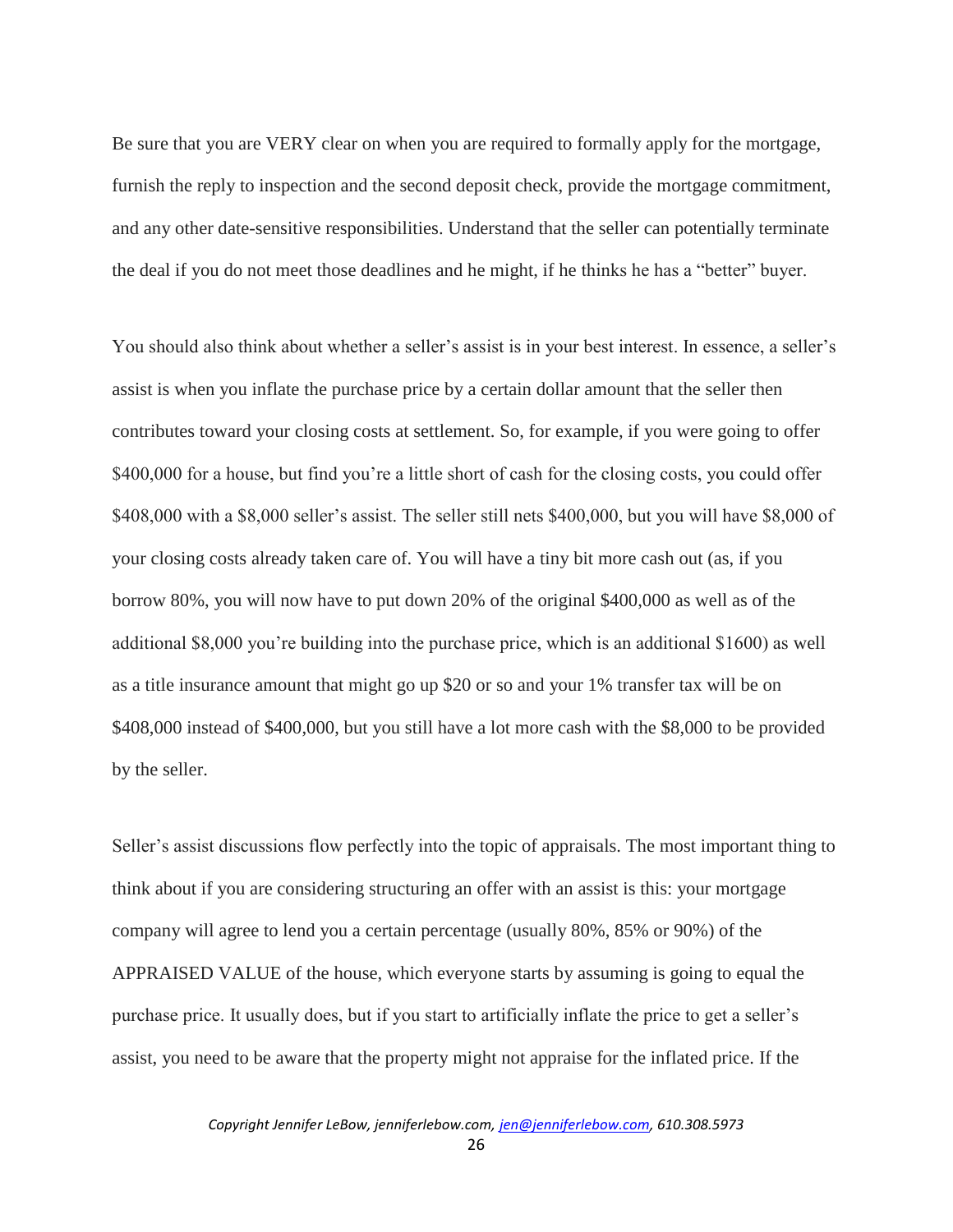house only appraises for, say, \$403,000, then the bank will lend you, for example, 80% of \$403,000, not 80% of \$408,000. That means the difference in cash due will be made up by you.

The agreement of sale in Pennsylvania states that if the appraised value is less than the purchase price agreed to by the buyer and seller, the buyer can terminate and receive all deposit money back or the buyer and seller can renegotiate something satisfactory to both parties. So just be careful, even if you are not asking for an assist, that your agent looks at comparable sales to get a sense of what appraised value might be (appraisals are not completely objective; no two appraisers will be identical, but the goal is for them to find comparable sales that support the price agreed to). While your deposit money is protected in the event of a "bad" appraisal, if you and the seller are unable to compromise to reach a new agreement, it means the contract is terminated and you have to start your home search all over again.

Read the **seller's disclosure** carefully; if the roof is 21 years old, you should be budgeting for a new one. Your offer should reflect that you've read and understood that document. (Of course, there will be discoveries as the result of inspections and those negotiations happen after you're already under contract so they are a second, totally separate set of negotiations.)

Once you've made the offer, expect a counter from the seller. It's rare that an opening bid is accepted as is. Sometimes, in situations where a buyer offers above asking price, it might be. However, if you considered putting in an over-asking price bid, chances are, another buyer might, too. So there can still be negotiations and counters from the seller, even if you offer asking or above. Buyers who find themselves in multiple bid situations sometimes consider signing a form called an **escalation clause** which gives the listing agent permission to increase

*Copyright Jennifer LeBow, jenniferlebow.com, jen@jenniferlebow.com, 610.308.5973*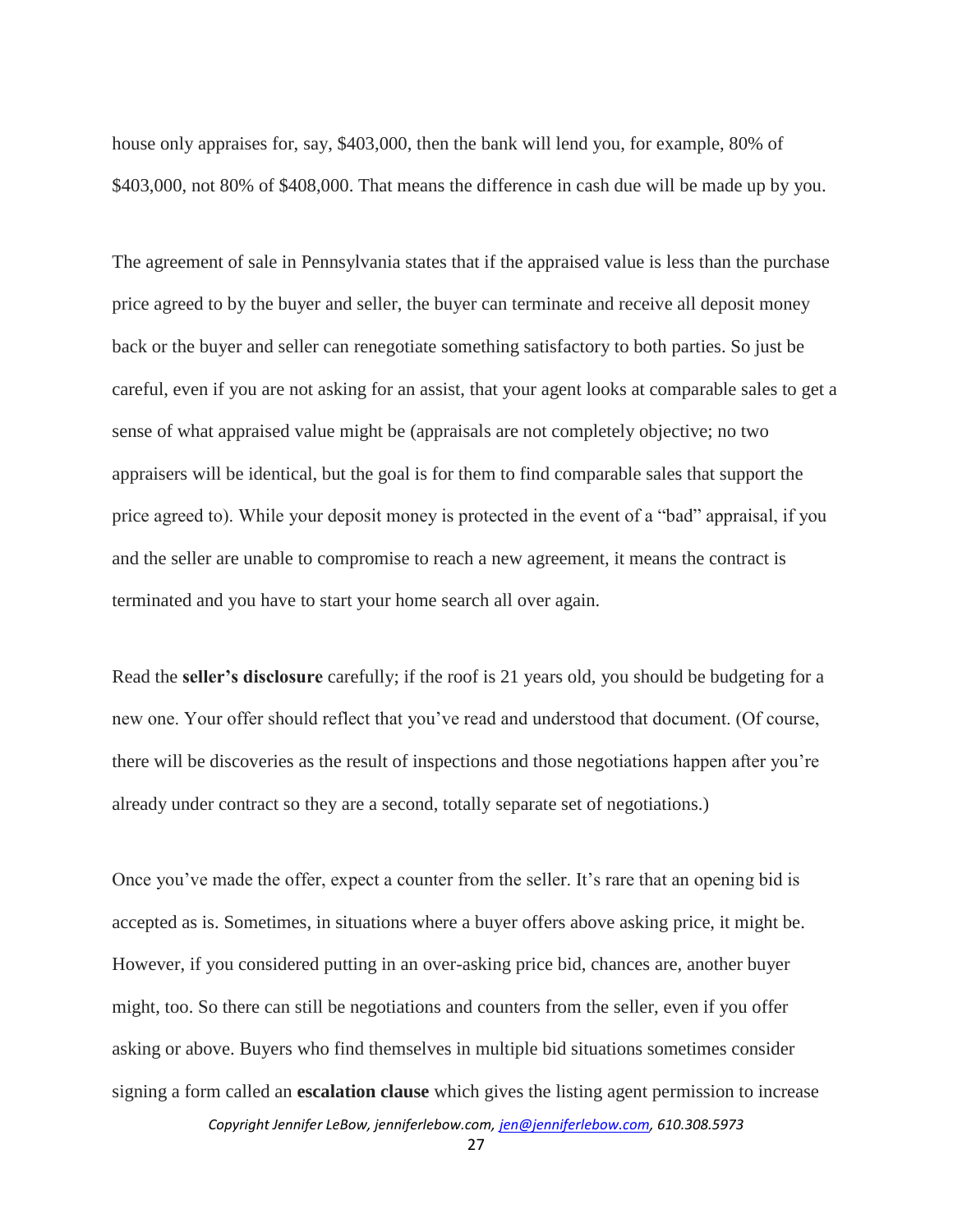your bid by a specified amount in case another buyer's bid is higher. In any event, be sure that your agent communicates clearly with you so you can make quick but informed decisions about counter offers.

#### *Negotiating an offer*

It's rare that a seller accepts an offer exactly as it's written. A huge part of your agent's job happens at this stage of the game. There's a delicate balance between playing hardball and recognizing that you get more flies with honey than vinegar. There's always the pressure of trying to guess what the seller's bottom line really is and how any bluffing might go over. I have found it does pay to try to find out what matters to the seller, so, if it's not a hardship for you, you can offer something that you know the seller wants (like settlement a week sooner than you'd originally offered) in the hope of getting something you want in return.

#### *Once you're under contract*

Immediately schedule inspections! They can take five or more days to schedule, especially in the spring when the market is busiest and one way to make your offer to a seller more attractive is to have a shorter inspection period. Why? If you choose to walk away after inspections either "just because" or if you and the seller can't agree on what should be repaired, the seller can get his house back on the market sooner and lose less time. The other reason to try to get the home inspection done early in the specified time period (this period is a number of days you and the seller have agreed to as part of the contract) is that you want as much time to schedule other contractors (plumbers, roofers, electricians, etc.) so you can get estimates for issues that the home inspector brings to your attention. Also, as soon as you have an executed (signed by all parties) agreement of sale, formally apply for your mortgage.

*Copyright Jennifer LeBow, jenniferlebow.com, jen@jenniferlebow.com, 610.308.5973*

28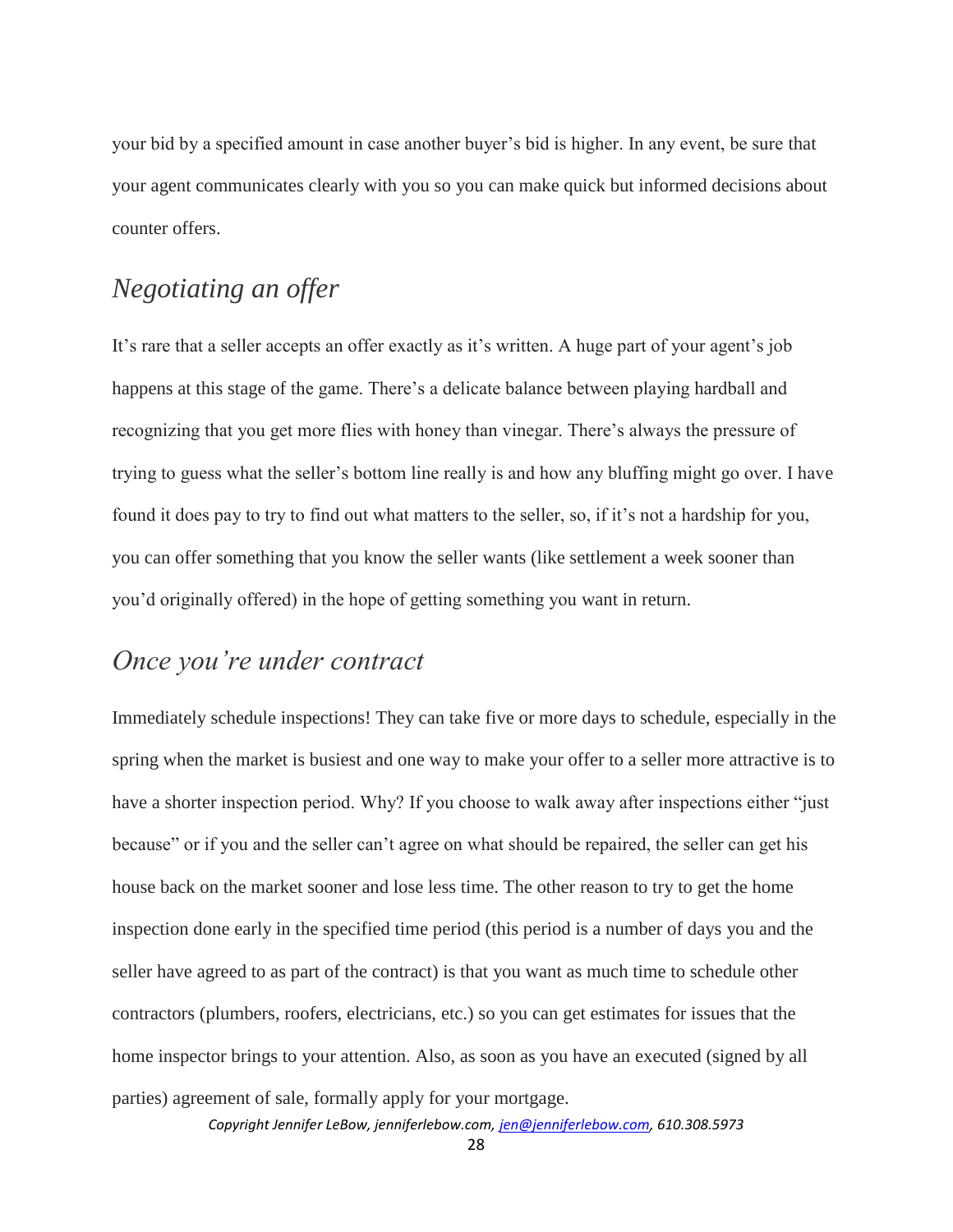A common concern at this stage of the game is "What if I get cold feet?" Understand when you're committed! Certain states have attorney review, and the deal is not actually executed until the end of that time period; in Pennsylvania, no attorney need be involved and we don't have that period. Once buyer and seller sign, it's a legal binding document and you can only get out of the deal and get your deposit money back under specific conditions. Make sure you understand what they are (ask your agent).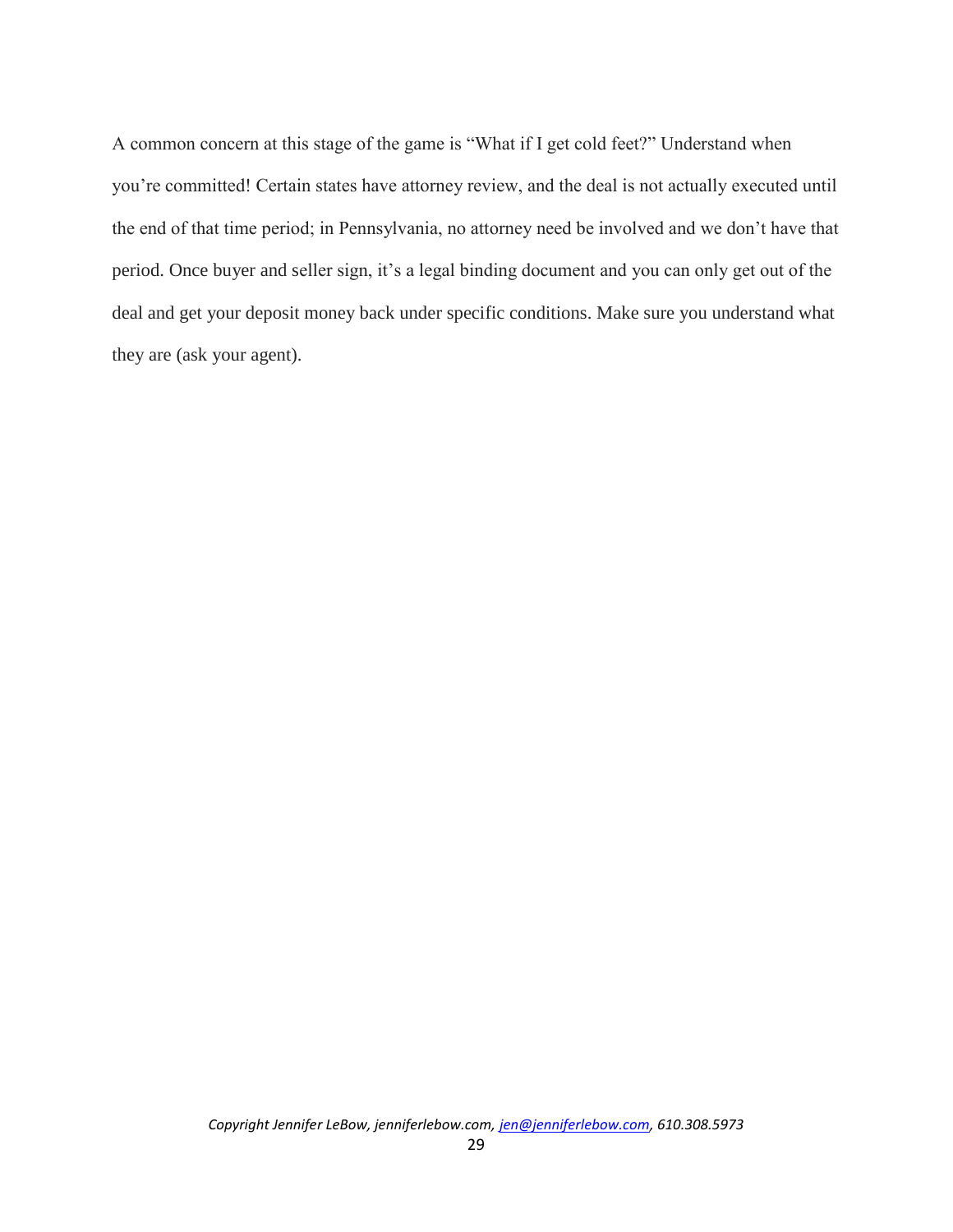### **Inspections**



 Digesting and understanding an inspection report (and separating the important stuff from the fluff) can be challenging, particularly if you are unable to be present for the actual inspection. However, most inspectors are very willing to go over the report with you and explain anything that requires clarification. Many also will give you a price range to remedy material defects or safety issues (the items they are required to note on their reports), which can be useful when negotiating, especially if it's too expensive or there's not enough time to have individual contractors come out for quotes.

- Understand the scope of the inspection. Read the section that explains what they are responsible for reporting (safety concerns and material defects, which are systems that have failed or are not functioning properly) and what they can't be expected to know about a house (like the condition of electrical wiring behind walls). They are not meant to comment on carpet stains, bent curtain rods and other cosmetic features.
- Be clear about the "snapshot in time" concept. The inspector can only report on what is evident at the time he inspects it. If a pipe that is intact the day he inspects it begins to leak a week later, he is not responsible for not having been able to predict its failure.
- Think about the purpose of the inspection. The goal is to educate you about potential problems with the house and help you figure out how to alleviate them/budget for repairing them.

*Copyright Jennifer LeBow, jenniferlebow.com, jen@jenniferlebow.com, 610.308.5973*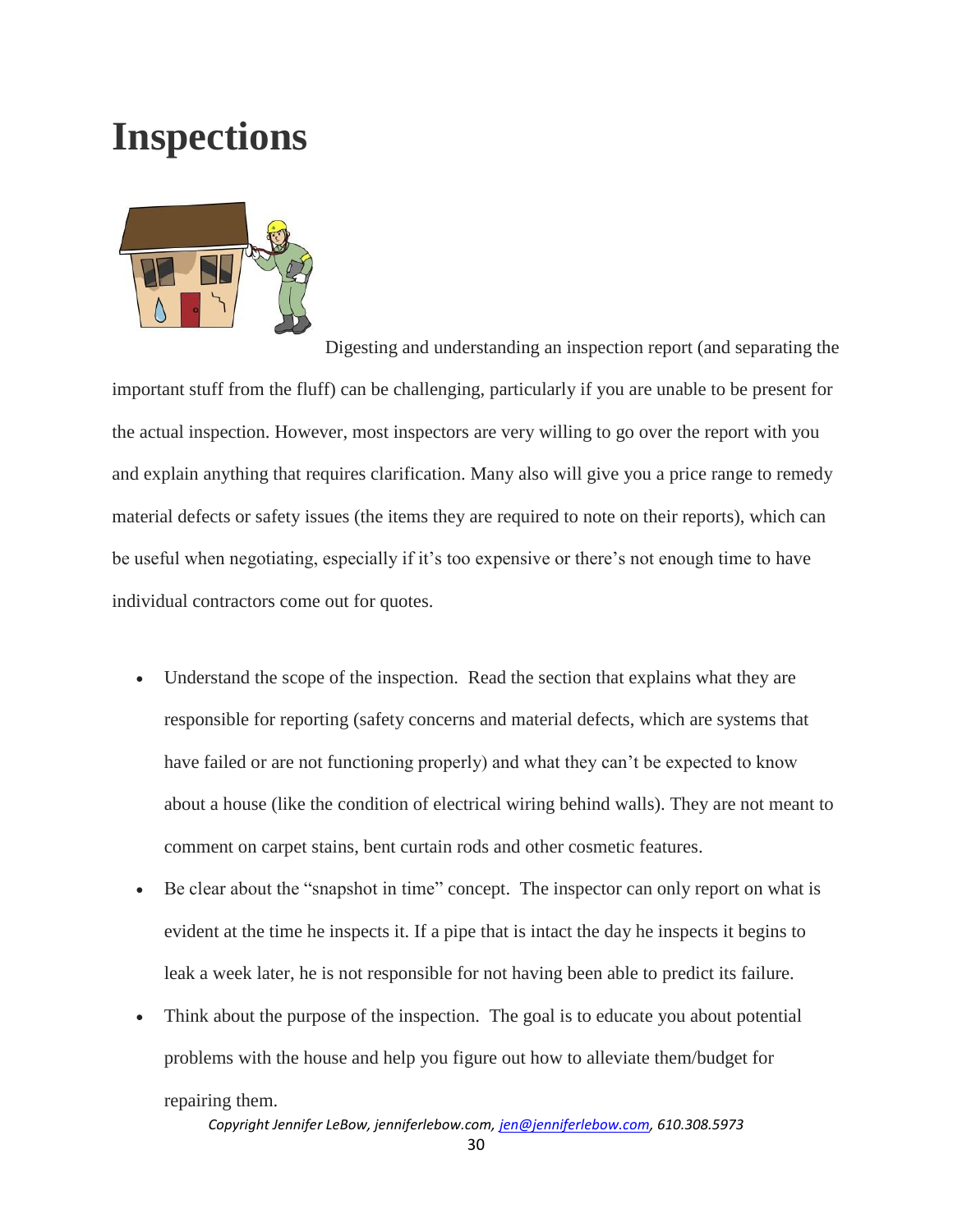Remember that the inspector's job is to look for problems. Even well-maintained houses will have items that are reported on an inspection. Realize you're buying a "used" house and don't be unrealistic in your expectations.

So, realize that the inspector is looking for defects and safety issues and don't be surprised when he finds some. On the flip side, make sure you don't imbue him with super powers, like x-ray vision. He can only inspect what is visible and what he sees*on that day*. Even though inspections definitely have value to the buyer, there is still a certain portion of "buyer beware" that you need to assume.

#### *Negotiations — Which items?*

Every buyer has certain things that he or she thinks the seller has a responsibility to repair. Most of the time, that list doesn't exactly match the seller's ideas about what he or she should fix. And therein lies the reason we have these negotiations. When, as a buyer, you are deciding which things to ask for the seller to repair or to credit you for, (and it's important to talk to your realtor about the differences in the two scenarios—back to that shortly) please keep two things in mind:

- You are not buying new construction, so it's unrealistic (not to mention unfair) to expect the seller to render the house brand new.
- Put yourself in the seller's shoes. My most "reasonable" buyers, when it comes to writing a reply to inspection, are the ones who are also selling their homes at the same time and know what it's like to receive a reply to inspection that seems "nitpicky" or "ridiculous".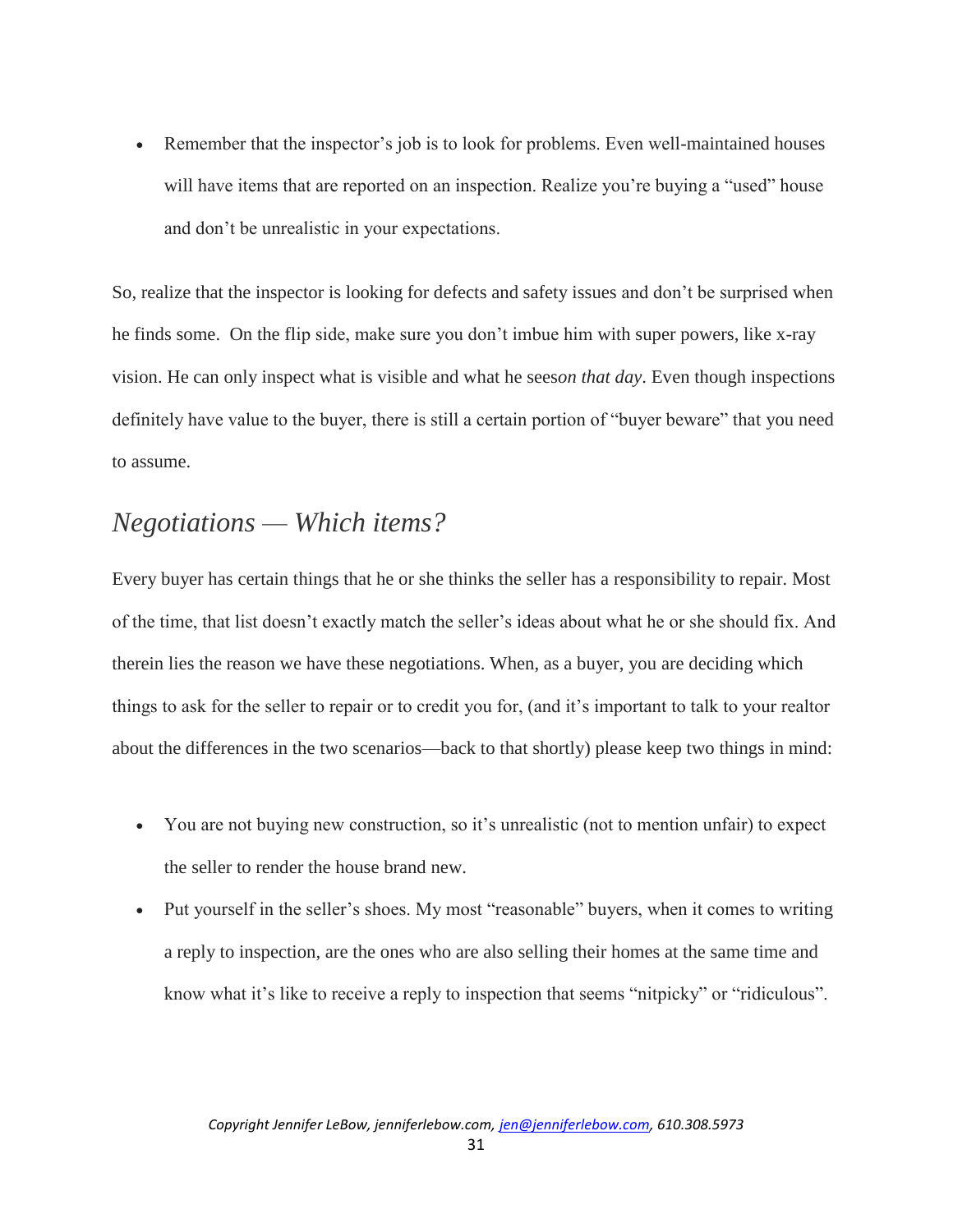#### *Negotiations—Repair or credit?*

- If the seller chooses the contractor, the buyer has no control over the quality of the work. (That said, any repairs the seller does are to be done in a "professional manner" and the buyer must be satisfied with the work.)
- If the buyer is going to redo the bathroom and the inspection shows a leaking shower pan, do you really want the seller to repair it (vs. give you a credit)?
- If the seller agrees to repair something and the job ends up being more expensive than anyone had thought, the seller is responsible for completing it, regardless. If a credit is agreed on and the buyer discovers it's a bigger project than anticipated, he's usually not very happy.
- If a buyer accepts a credit to repair something, he can't have that work done until he takes possession of the house. Consider your time line for moving in and whether any repairs will delay you (which can cost you money).
- There is also a psychological point to consider: some sellers are less likely to give you a cash credit than spend the same amount fixing things because they suspect (sometimes accurately) that the buyer is just trying to squeeze money out them and may not even intend on fixing the items that they claim the credit is for.

Remember, you can also be creative here: might a home warranty or water company insurance satisfy your concerns about something on the report, or be a compromise you and the seller can both tolerate? Your agent should be able to give you guidance during this negotiation and help you think about how much certain things will cost, which things on the list are most important to you to have remedied, how long you might be able to wait (and save) to do them, etc. Your agent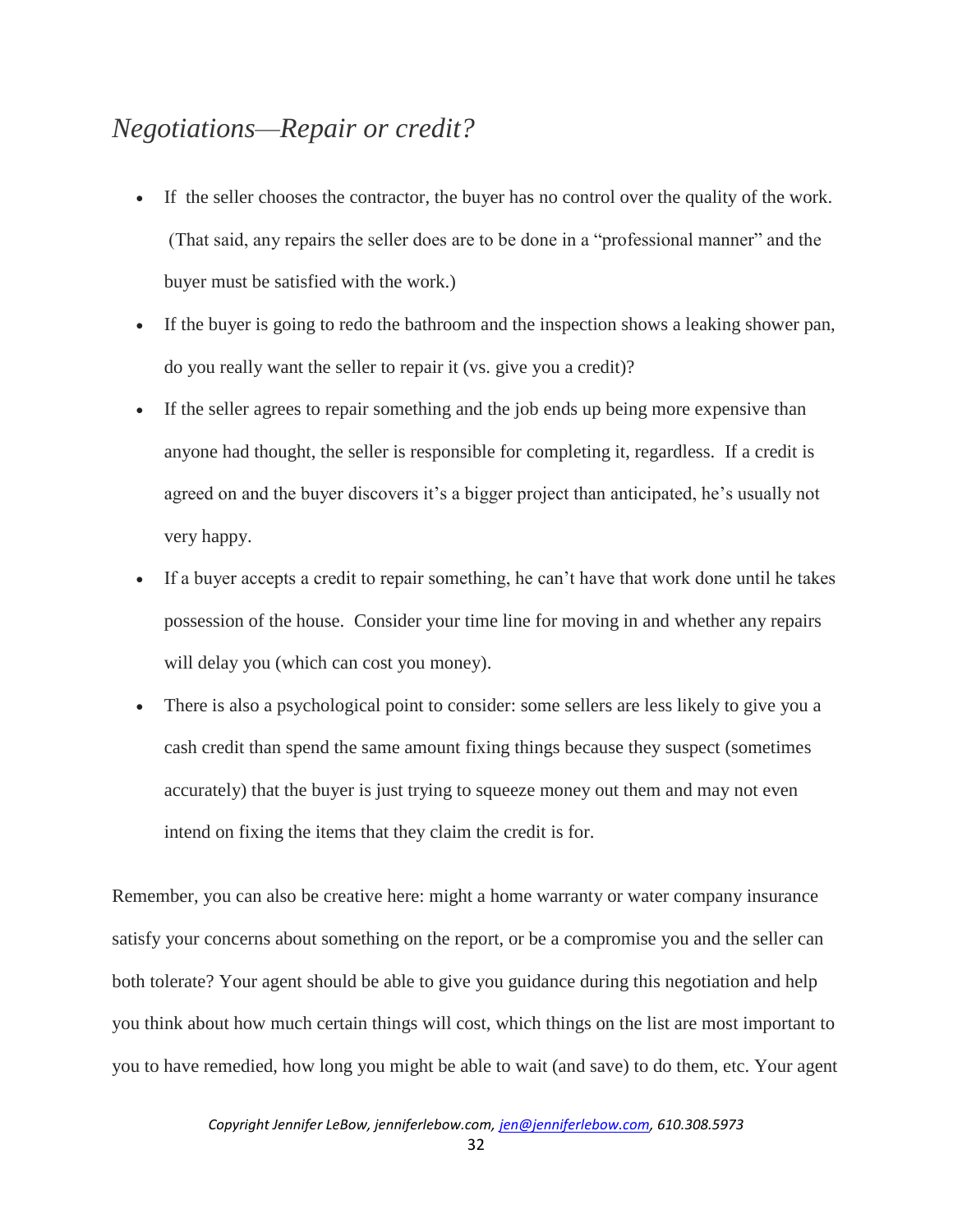should also guide you as to when it's wise to have a specialized contractor come to the house to provide a quote and when it's "safe" to rely on the home inspector's estimate. Sometimes you have more to think about after an inspection than when you originally decided to buy the house!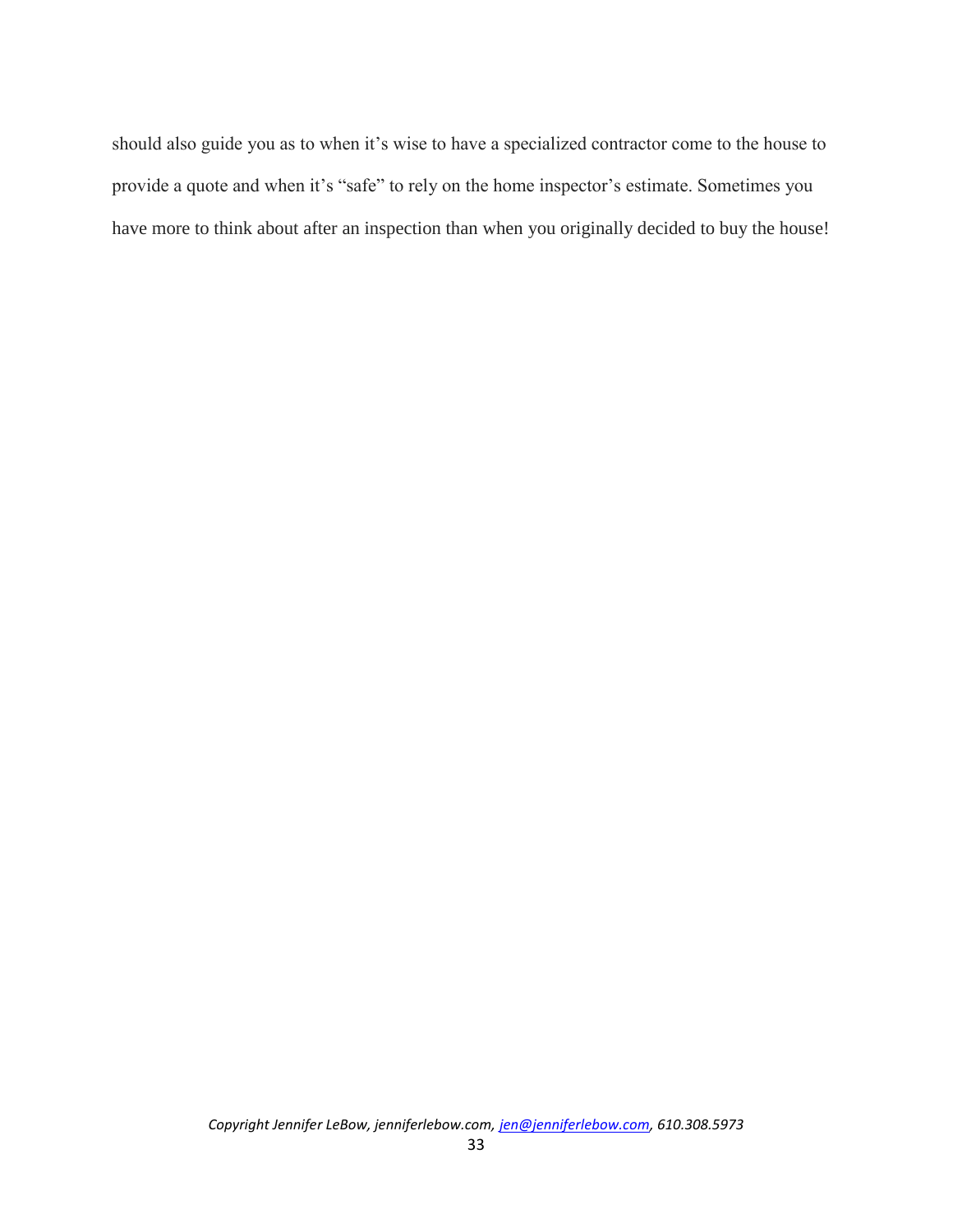# **Cruising to Closing**



 Once inspections have been negotiated and the second check has been delivered, it's time to breathe. Your title company will procure the title commitment and your lender should already know the date for the mortgage commitment.

Some of the items on your to do list will be:

- Shop around for and choose homeowner's insurance.
- Make sure any funds to be used towards the purchase are liquid.
- Select and schedule a mover.
- Call utility companies to transfer on the day of settlement.
- Call locksmith/alarm company and arrange appointment.
- Schedule to have a cleaning service come the day of settlement.
- Schedule any contractors (painter, hardwood refinishers) for work to be done before you move in as their calendars fill up.

It's also a good idea to request that the sellers leave any manuals/instruction booklets AND, if they are willing, a list of contractors who have worked on the house (landscaper, plumber, house cleaner, painter, etc.). And remember—if you have negotiated repairs to be done, check that they have been completed when you walk through the property just prior to closing and be sure to